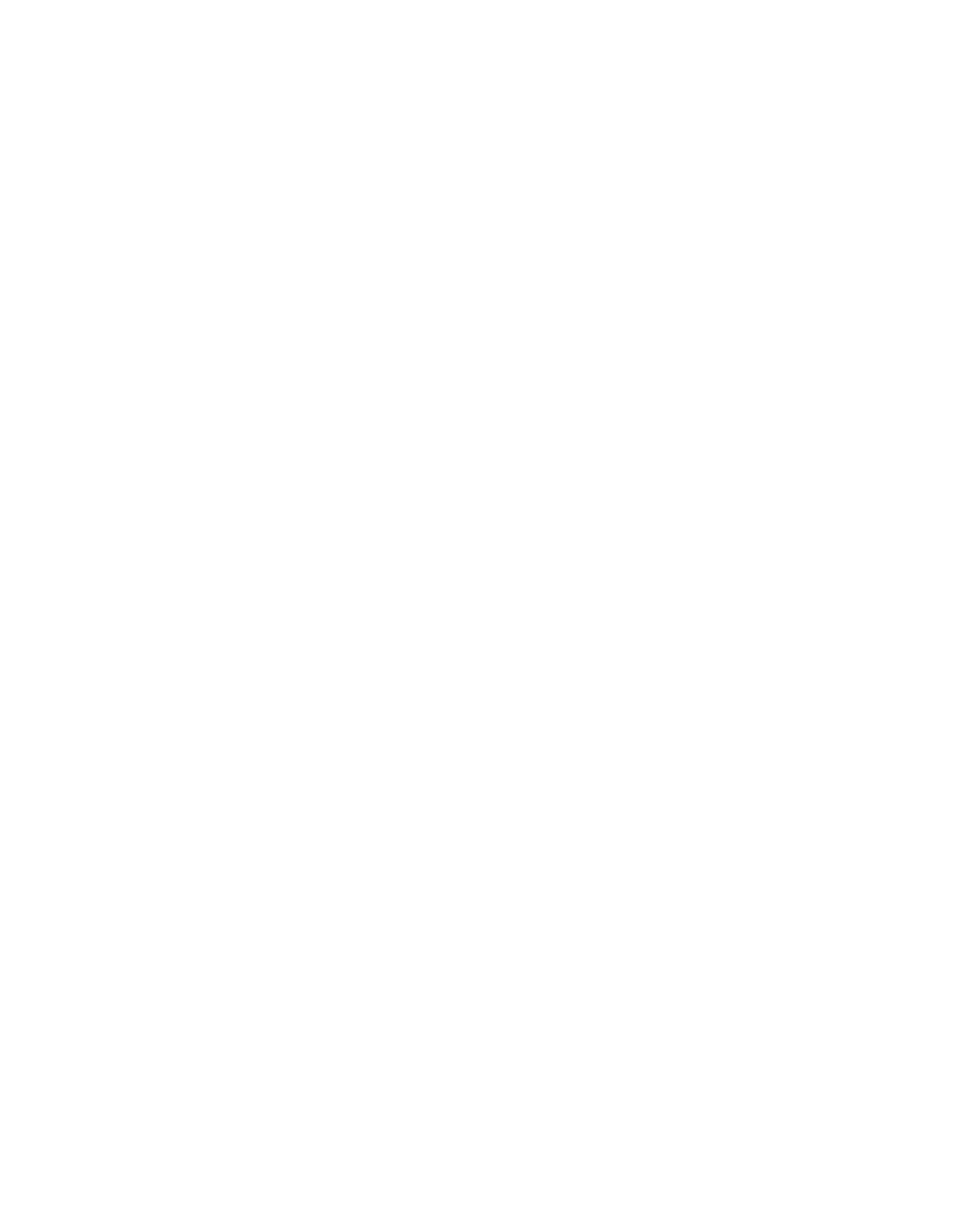**Instruction** 

## **SUBJECT: CAREER AND TECHNICAL (OCCUPATIONAL) EDUCATION**

The Board of Education recognizes the need for career and technical education and reaffirms its policy of strengthening the local high school career and technical education program through utilization of any available federal and state funds for that purpose and of supporting the BOCES program.

#### **Equal Opportunity**

The Board of Education prohibits discrimination on the basis of sex, sexual orientation, race, color, creed, religion, national origin, political affiliation, age, marital status, military status or disability in any career and technical education program or activity of this District.

The career and technical education program and/or activities shall be readily accessible to students with disabilities.

#### **Public Notification**

Prior to the beginning of each school year or academic semester, the District shall issue an appropriate public announcement which advises students, parents, employees and the general public that career and technical education opportunities will be offered without regard to sex, sexual orientation, race, color, creed, religion, national origin, political affiliation, age, marital status, military status or disability. Included in such announcement will be the name, address, and telephone number of the person designated to coordinate Title IX/Section 504/ADA activities.

#### **Grievance Procedure**

Grievance procedures for resolving complaints regarding discrimination shall be disseminated to adequately inform students, parents and employees of the existence of these procedures.

#### **BOCES Advisory Council**

In accordance with Education Law, the Advisory Council of the BOCES is designated as the local advisory council for career and technical education in the School District.

> Civil Rights Law Section 40-c Education Law Article 93 Executive Law Section 290 et seq. 8 New York Code of Rules and Regulations (NYCRR) Sections 100.2(h) and 141 et seq.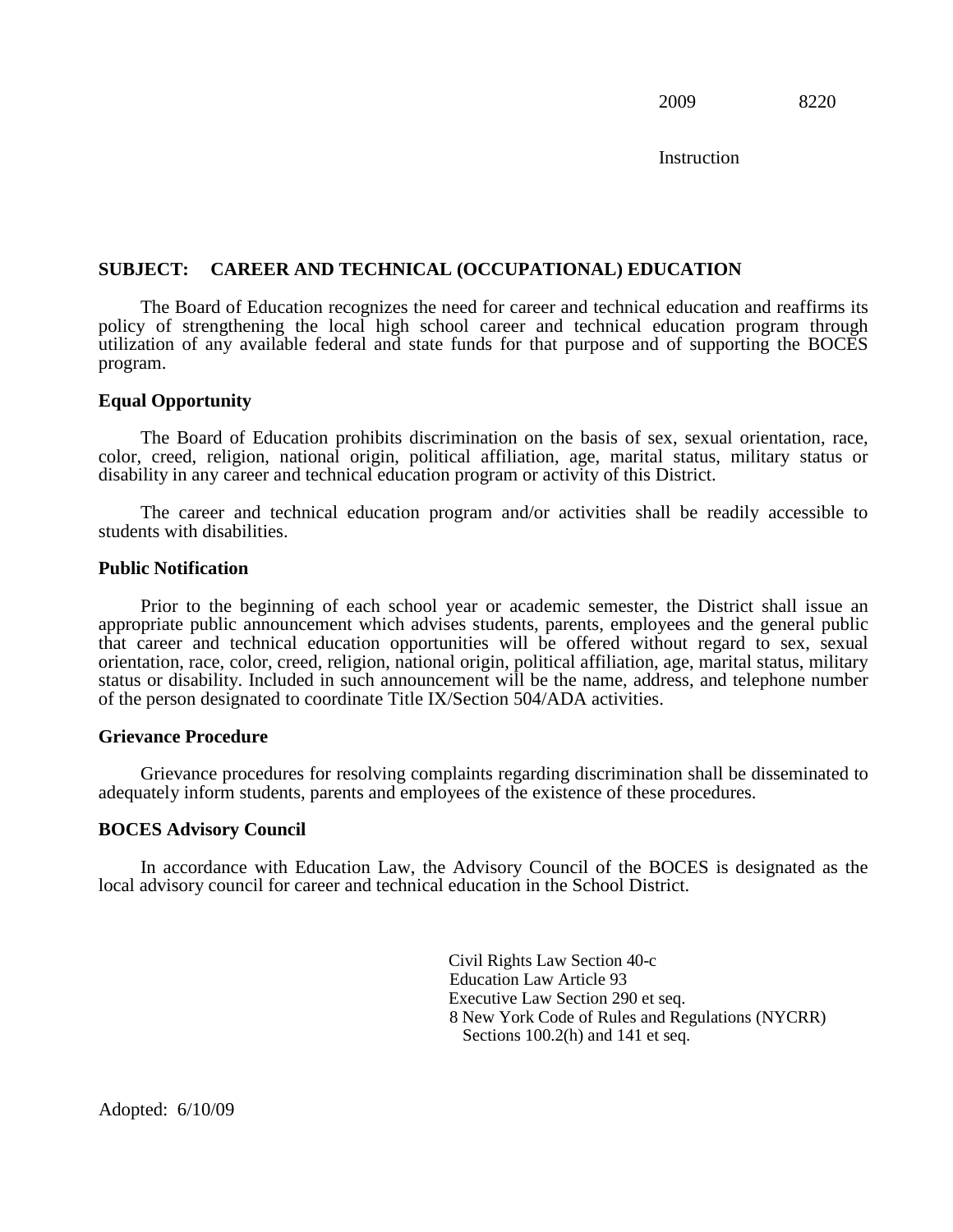2009 8242 1 of 2

**Instruction** 

#### **SUBJECT: CIVILITY, CITIZENSHIP AND CHARACTER EDUCATION/ INTERPERSONAL VIOLENCE PREVENTION EDUCATION**

#### **Civility, Citizenship and Character Education**

The Board of Education recognizes that teaching students respect, civility and understanding toward others, as well as the practice and reinforcement of appropriate behavior and values of our society, is an important function of the School System.

The School District wishes to foster an environment where students exhibit behavior that promotes positive educational practices, allows students to grow socially and academically, and encourages healthy dialogue in respectful ways. By presenting teachers and staff as positive role models, the District stresses positive communication and discourages disrespectful treatment. This policy is not intended to deprive and/or restrict any student of his/her right to freedom of expression but, rather, seeks to maintain, to the extent possible and reasonable, a safe, harassment free and educationally conducive environment for our students and staff.

Furthermore, the District shall ensure that the course of instruction in grades K through 12 includes a component on civility, citizenship and character education in accordance with Education Law. Character education is the deliberate effort to help students understand, care about, and act upon core ethical values.

Character education shall instruct students on the principles of:

- a) Honesty,
- b) Tolerance,
- c) Personal responsibility,
- d) Respect for others,
- e) Observance of laws and rules,
- f) Courtesy,
- g) Dignity, and other traits which will enhance the quality of students' experiences in, and contributions to, the community.

As determined by the Board of Regents, and as further enumerated in Commissioner's Regulations, the components of character education shall be incorporated in existing School District curricula as applicable.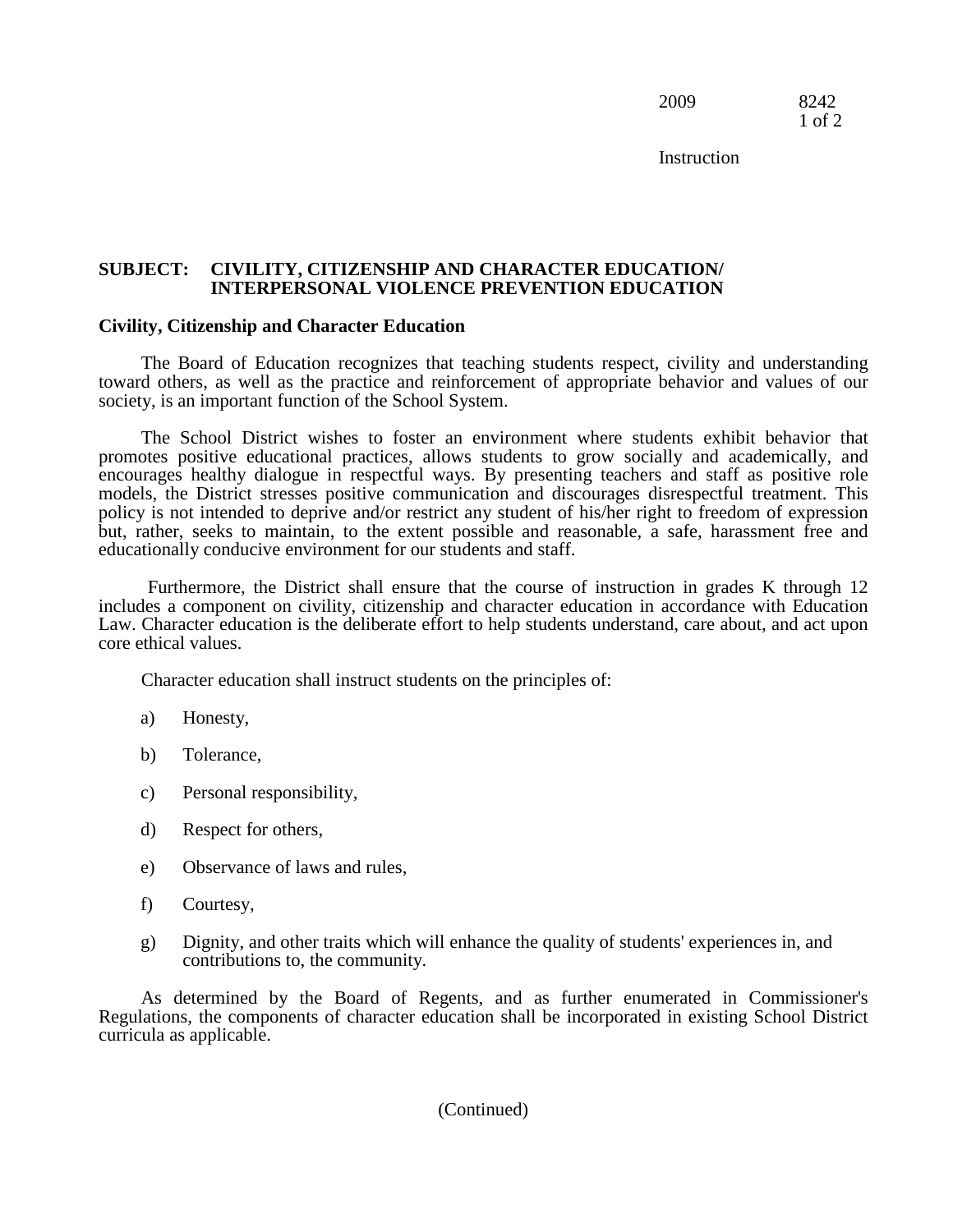2009 8242 2 of 2

**Instruction** 

#### **SUBJECT: CIVILITY, CITIZENSHIP AND CHARACTER EDUCATION/ INTERPERSONAL VIOLENCE PREVENTION EDUCATION (Cont'd.)**

The District encourages the involvement of staff, students, parents and community members in the implementation and reinforcement of character education in the schools.

Education Law Sections 801 and 801-a

#### **Interpersonal Violence Prevention Education**

The Commissioner of Education, pursuant to law, shall make available to the District an interpersonal violence prevention education package for students in grades K through 12; and the use of such material will be incorporated as part of the health or other related curricula or programs.

As modified by the Board of Regents, the health curriculum requirements shall provide greater focus on the development of skills, by no later than middle school, that are needed to recognize, cope with and address potentially violent incidents, including an understanding of the student's roles in emergency situations, what to do when confronted with another student who is experiencing a mental health problem, and other related skills designed to reduce the threat of violence in the schools.

Education Law Section 804(4)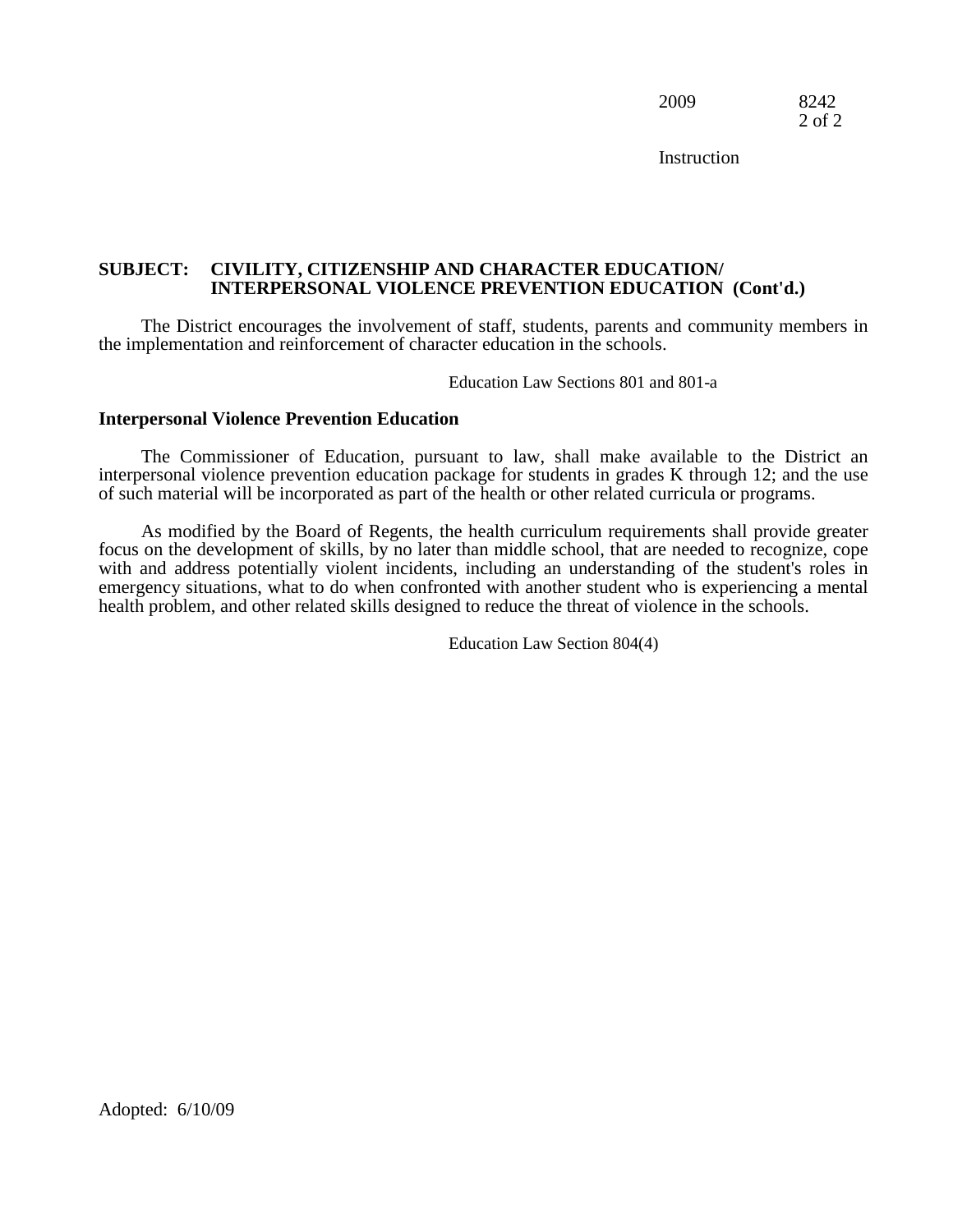**Instruction** 

## **SUBJECT: EVALUATION OF THE INSTRUCTIONAL PROGRAM**

Evaluation may be concerned with the extent to which:

- a) Each student achieves in accordance with his/her ability;
- b) Each staff member performs at full potential;
- c) The total learning environment, including instructional processes, physical facilities, and the educational program, remains consistent with the needs of students and the larger society and contributes to the accomplishment of the goals of the school.

The Board of Education expects staff members to maintain a continual program of evaluation at every level to determine the extent of progress toward the schools' objectives. The Board of Education will periodically request the Superintendent to present factual information that it considers necessary to evaluate the effectiveness of the School System.

> 8 New York Code of Rules and Regulations (NYCRR) Section  $100.2(m)$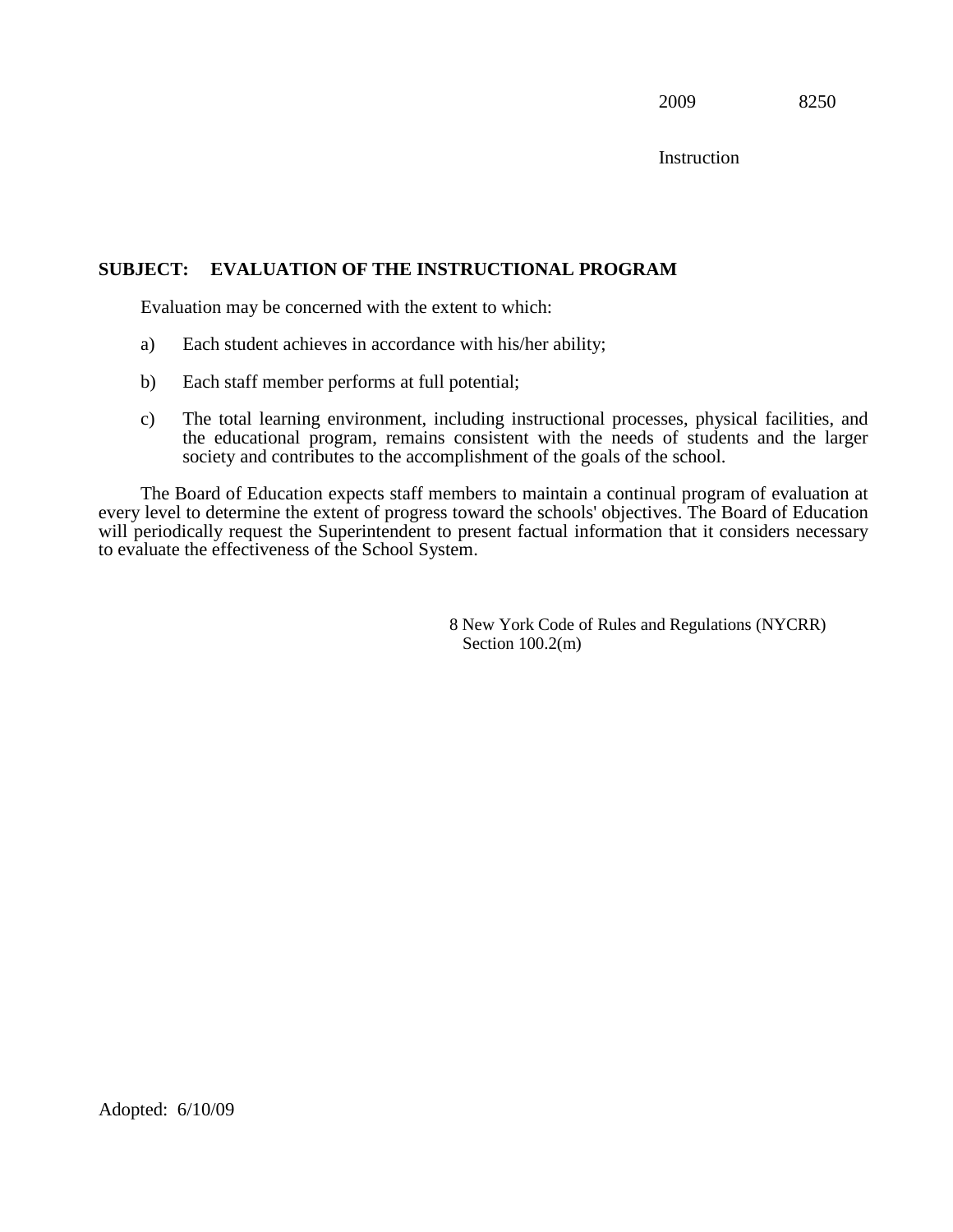Instruction

## **SUBJECT: ANIMALS IN THE SCHOOL (INSTRUCTIONAL PURPOSES)**

Observation and experimentation with living organisms and animals gives students unique perspectives of life processes. Animals and animal materials should be used respectfully and for the purpose of meeting course objectives.

The Board of Education, in recognizing the educational uses of animals in the classroom, requires that permission be obtained from the Building Principal before animals are brought into the school or classrooms. It is the Principal's responsibility to ensure that there is an appropriate educational purpose if any animal is housed in a classroom. Animals are not to be transported on school buses with the exception of animals certified to assist persons with disabilities.

## **Study and Care of Live Animals**

It shall be the responsibility of the Principal or his/her designee to develop a plan of care for those animals housed in school in the event of an emergency school closing or in the event the animals remain in the classroom on days when school is not in session.

#### **Dissection of Animals**

Any student expressing a moral or religious objection to the performance or witnessing of the dissection of an animal, either wholly or in part, shall be provided the opportunity to undertake and complete an alternative project approved by the student's teacher; provided, however, that such objection is substantiated in writing by the student's parent or legal guardian. An alternate activity clearly related to and of comparable rigor will be assigned in lieu of laboratory dissection. Some examples of alternate activities include the use of computer simulations or research. Students who perform alternative projects shall not be penalized.

Effective July 1, 2011, the District will give reasonable notice to all students enrolled in a course that includes the dissection of an animal and students' parent(s)/legal guardian(s) about their rights to seek an alternate project to dissection. Such notice shall be made available upon request at the school and distributed to parents and students enrolled in a course that includes dissection at least once at the beginning of the school year.

#### **Instruction in the Humane Treatment of Animals**

Students in elementary school must receive instruction in the humane treatment and protection of animals and the importance of the part they play in the economy of nature as well as the necessity of controlling the proliferation of animals that are subsequently abandoned and caused to suffer extreme cruelty. Such instruction shall be for a period of time as specified by the Board of Regents and may be joined with work in literature, reading, language, nature study, or ethnology.

Americans with Disabilities Act, 42 United States Code (USC) Section 12101 et. seq. Education Law Section 809 8 New York Code of Rules and Regulations (NYCRR) Section 100.2(c)(8)

Adoption Date: July 13, 2011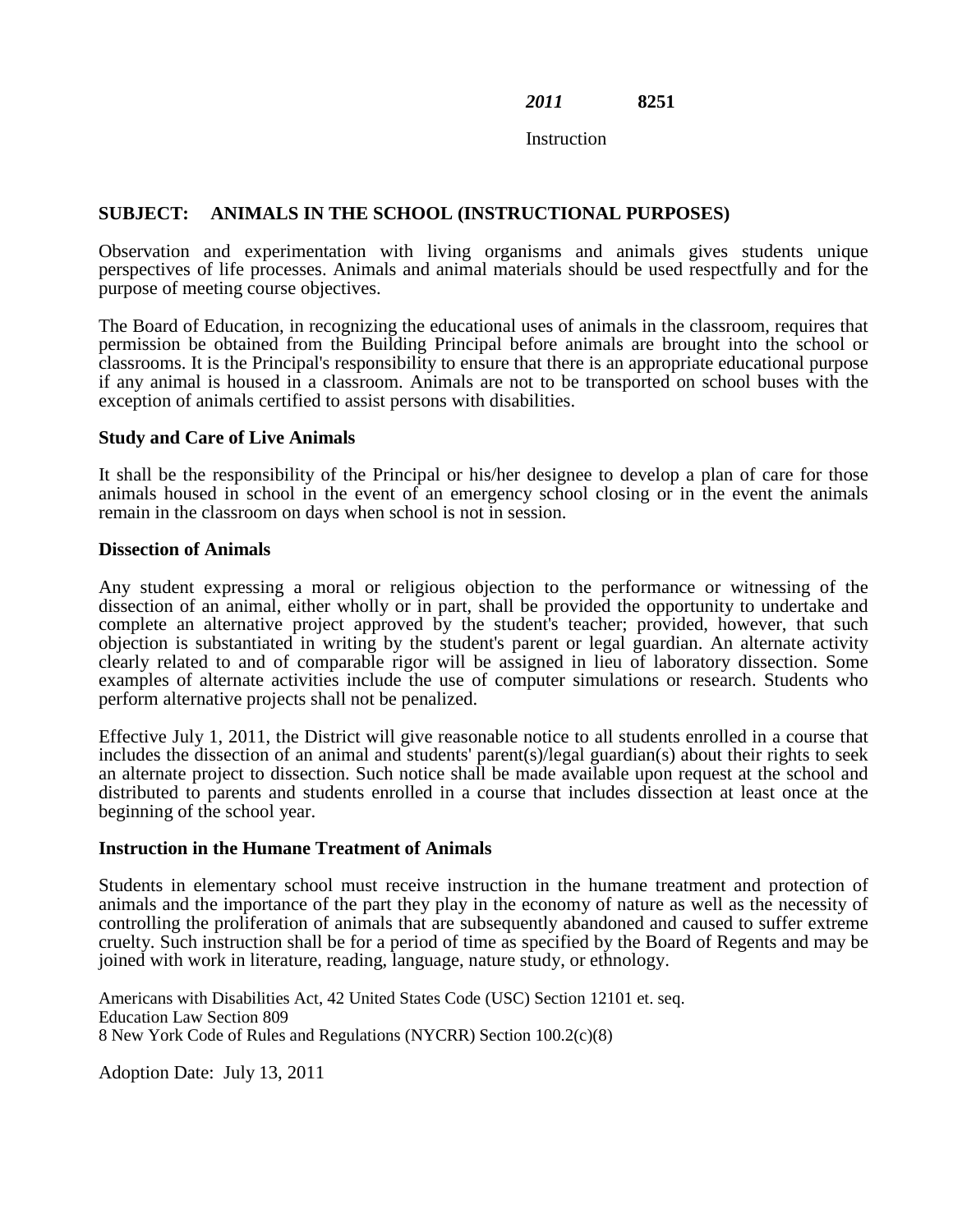Instruction

## **SUBJECT: TITLE I PARENT INVOLVEMENT POLICY**

The Board of Education recognizes the rights of parents/persons in parental relation to be fully informed of all information relevant to their children, including children who participate in programs and projects funded by Title I. Therefore, the Board of Education encourages the participation of parents of students eligible for Title I services in all aspects of their child's education, including the development and implementation of District programs, as well as activities and procedures that are designed to carry out No Child Left Behind (NCLB) parent involvement goals.

## **District-Wide Parent Involvement Policy**

In order to facilitate parental participation, in accordance with NCLB requirements, as outlined in the Elementary and Secondary Education Act Section 6318(a)(2), the District will:

- a) Involve parents in the joint development of the Title I Plan. If the plan is not satisfactory to the parents of children participating in Title I programs, the District will submit any parent comments to the State Education Department along with the District's plan;
- b) Provide the coordination, technical assistance, and support necessary to assist participating schools in planning and implementing effective parent involvement activities to improve student academic achievement and school performance;
- c) Build the schools' and parents' capacity for strong parental involvement through implementing and encouraging participation in appropriate parental involvement activities; **(Annual Parent Title 1 meeting during back to school night, PTO meetings, LINKS shared decision making meetings, parent conferences, Middle and HS orientations, K orientation, K registration, college nights)**
- d) Coordinate and integrate parental involvement strategies under Title I with those of other programs including, but not limited to, the Headstart Program, the Reading First Program, Even Start Program, Parent Resource Centers and other programs; **(Headstart)**
- e) Conduct, with the involvement of parents, an annual evaluation of the content and effectiveness of the parental involvement policy in improving the academic quality of the Title I schools. The evaluation shall include identifying barriers to greater participation by parents in activities under the policy and use the findings of the evaluation to design strategies for more effective parental involvement and, to revise, if necessary, the parental involvement policies at the District and school levels; **(Evaluation of parent needs will begin at time of registration and continue at**

**further school-home interactions (Parent-Teacher Conferences, Curriculum Nights, etc.) Principals, Guidance Counselors,and Teachers will be responsible for conducting these evaluations, as part of a collaborative effort with parents.)**

f) Involve parents in the activities of the Title I schools; **parent conferences, information nights for parents, PTO meetings, meeting with counselors, college nights )**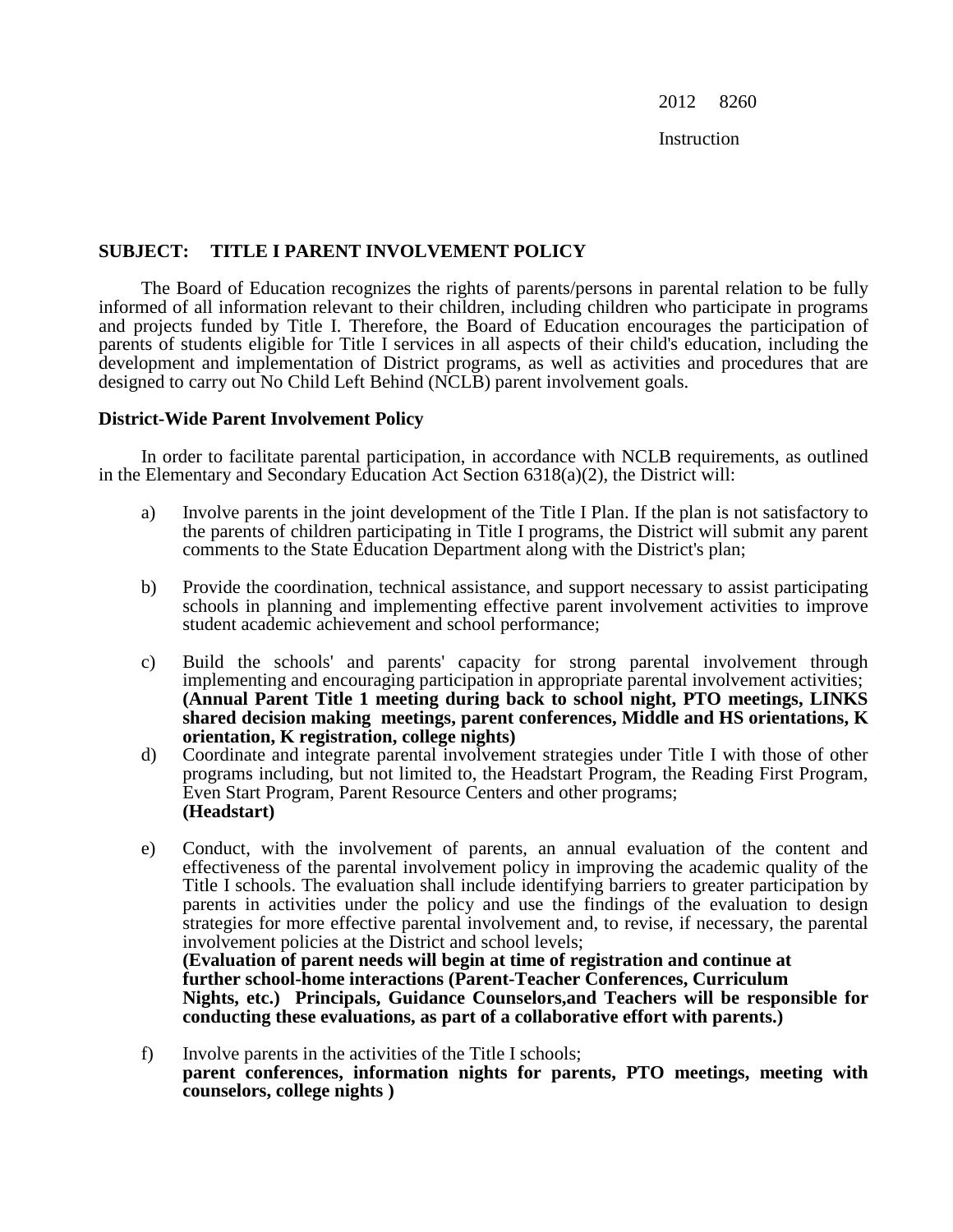2012 8260 2 of 5

**Instruction** 

## **SUBJECT: TITLE I PARENT INVOLVEMENT POLICY (Cont'd.)**

In accordance with Section 6318(c), the Board of Education directs each school receiving Title I funds to ensure that a building level parental involvement plan is developed with the participation of that school's parents. In addition to the goals stated above, each school building level plan will describe the details to:

- a) Convene an annual meeting, at a convenient time, to inform parents of their school's participation in Title I programs and to explain Title I requirements and the right of the parents to be involved. All parents of children participating in Title I programs will be invited and encouraged to attend the meeting;
- b) Offer a flexible number of meetings, such as meetings in the morning or evening; and may provide (with funds provided under this provision of law) transportation, child care, or home visits, as such services relate to parental involvement;
- c) Involve parents in an organized, ongoing, and timely way in the planning, review, and improvement of Title I programs, including the planning, review, and improvement of the school parental involvement policy;
- d) Provide parents of participating children with timely information about programs, a description and explanation of the curriculum in use in Title I programs, the forms of academic assessment used to measure student progress, the proficiency levels students are expected to meet, and if requested by parents, opportunities for regular meetings to formulate suggestions and to participate, as appropriate, in decisions relating to the education of their children and respond to any such suggestions as soon as practicably possible; and
- e) Develop a school-parent compact jointly with parents that outlines how the parents, school staff and students will share the responsibility for improved student academic achievement and detail the means by which the school and parents will build and develop a partnership to help all children achieve the state's standards.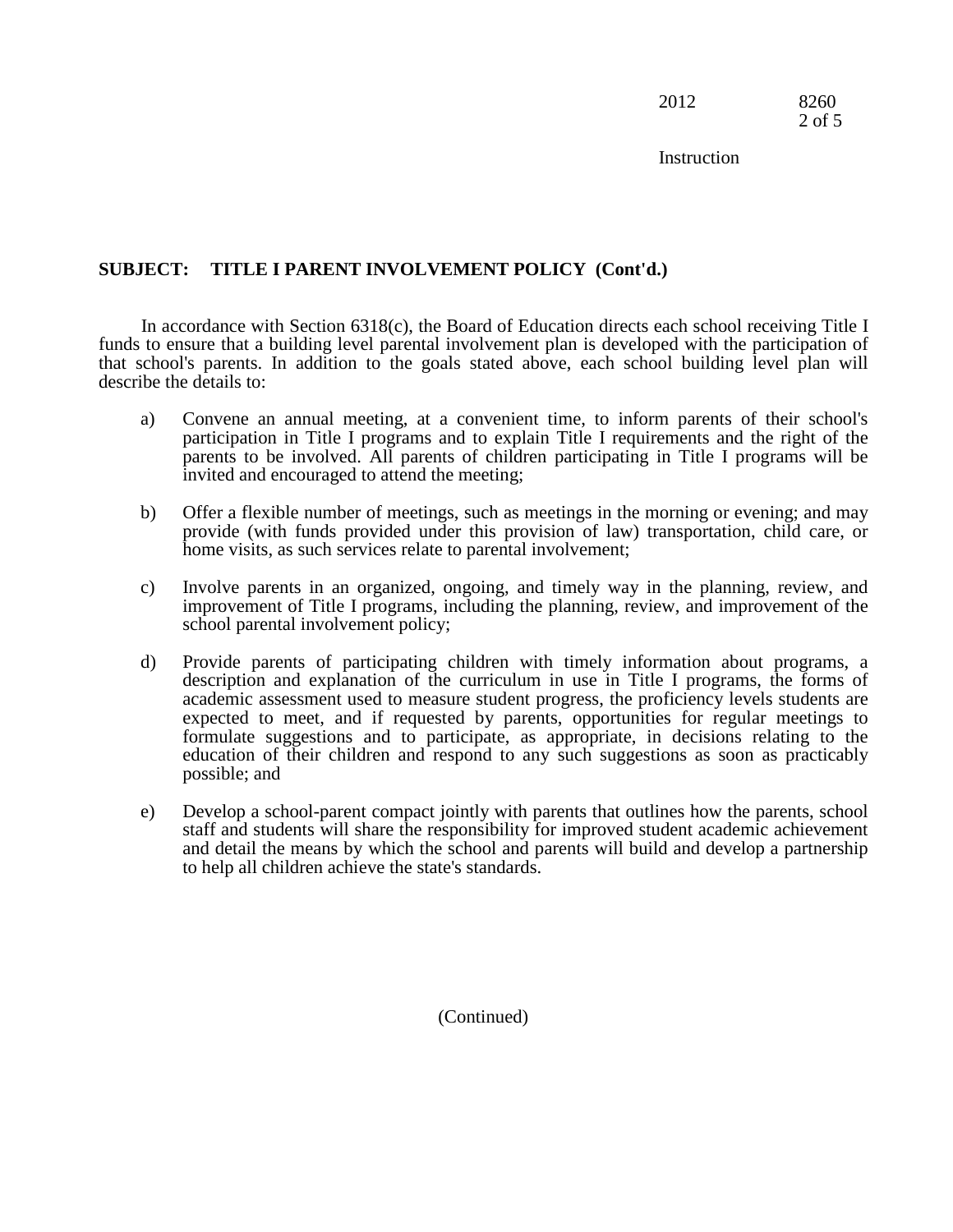2009 8260 3 of 5

**Instruction** 

# **SUBJECT: TITLE I PARENT INVOLVEMENT POLICY (Cont'd.)**

- f) The compact must include:
	- 1. A description of the school's responsibility to provide high-quality curriculum and instruction in a supportive and effective learning environment that enables the children served in Title I schools to meet the State's student academic achievement standards;
	- 2. A description of the ways in which each parent will be responsible for supporting their children's learning, such as monitoring attendance, homework completion, television watching, volunteering in their child's classroom and participating, as appropriate, in decisions relating to the education of their children and positive use of extracurricular time; and
	- 3. Address the importance of communication between teachers and parents on an ongoing basis including, but not limited to:
		- (a) Parent-teacher conferences in elementary schools, at least annually, during which the compact shall be discussed as the compact relates to the individual child's achievement;
		- (b) Frequent reports to parents on their children's progress; and
		- (c) Reasonable access to staff, opportunities to volunteer and participate in their child's class, and observation of classroom activities. **(School to home agendas, conferences, possible volunteer activities, field trips.**

To ensure effective involvement of parents and to support a partnership among the school involved, parents, and the community in order to improve student academic achievement, the District and each school shall:

a) Provide assistance to parents of children served by the District or school, in understanding such topics as the State's academic content standards and State student academic achievement standards, State and local academic assessments, the requirements of this part, and how to monitor a child's progress and work with educators to improve the achievement of their children;

**(District newsletters and website, parent conferences and individual student reports, PTO meetings, reviewing assessments at conferences, meeting with guidance counselors)**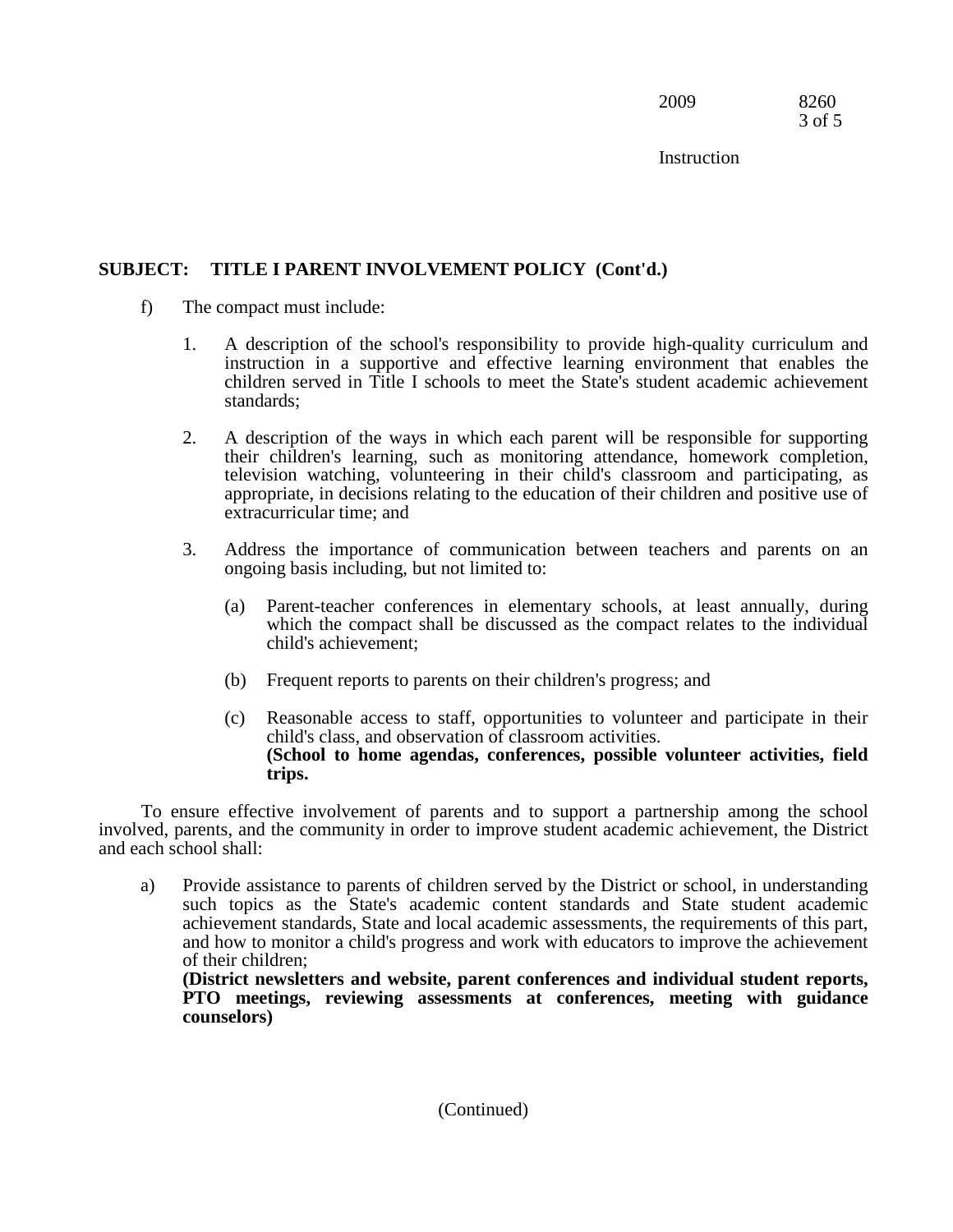2009 8260 4 of 5

**Instruction** 

# **SUBJECT: TITLE I PARENT INVOLVEMENT POLICY (Cont'd.)**

- b) Provide materials and training to help parents to work with their children to improve their children's achievement, such as literacy training and using technology, as appropriate, to foster parental involvement; . **(Materials sent home, conferences, meetings with teachers and counselors, information night)**
- c) Educate teachers, pupil services personnel, Principals, and other staff, with the assistance of parents, in the value and utility of contribution of parents, and in how to reach out to, communicate with, and work with parents as equal partners, implement and coordinate parent programs, and build ties between parents and the school; **(Faculty meetings and team discussions)**
- d) Coordinate and integrate to the extent feasible and appropriate, parent involvement programs and activities with Head Start, Reading First, Early Reading First, Even Start, the Home Instruction Programs for Preschool Youngsters, the Parent as Teachers Program, (delete this) and public preschool and other programs, and conduct other activities, such as parent resource centers, that encourage and support parents in more fully participating in the education of their children;

# **(Provide information at Kindergarten orientation)**

e) Ensure that information related to school and parent programs, meetings, and other activities is sent to the parents of participating children in a format and, to the extent practicable, in a language the parents can understand.

In addition to the above activities which are required for the District and each school, the District and each school:

- a) May involve parents in the development of training for teachers, Principals, and other educators to improve the effectiveness of such training;
- b) May provide necessary literacy training from funds received under this part if the local educational agency has exhausted all other reasonably available sources of funding for such training;
- c) May pay reasonable and necessary expenses associated with local parental involvement activities, including transportation and child care costs, to enable parents to participate in school-related meetings and training sessions;
- d) May train parents to enhance the involvement of other parents;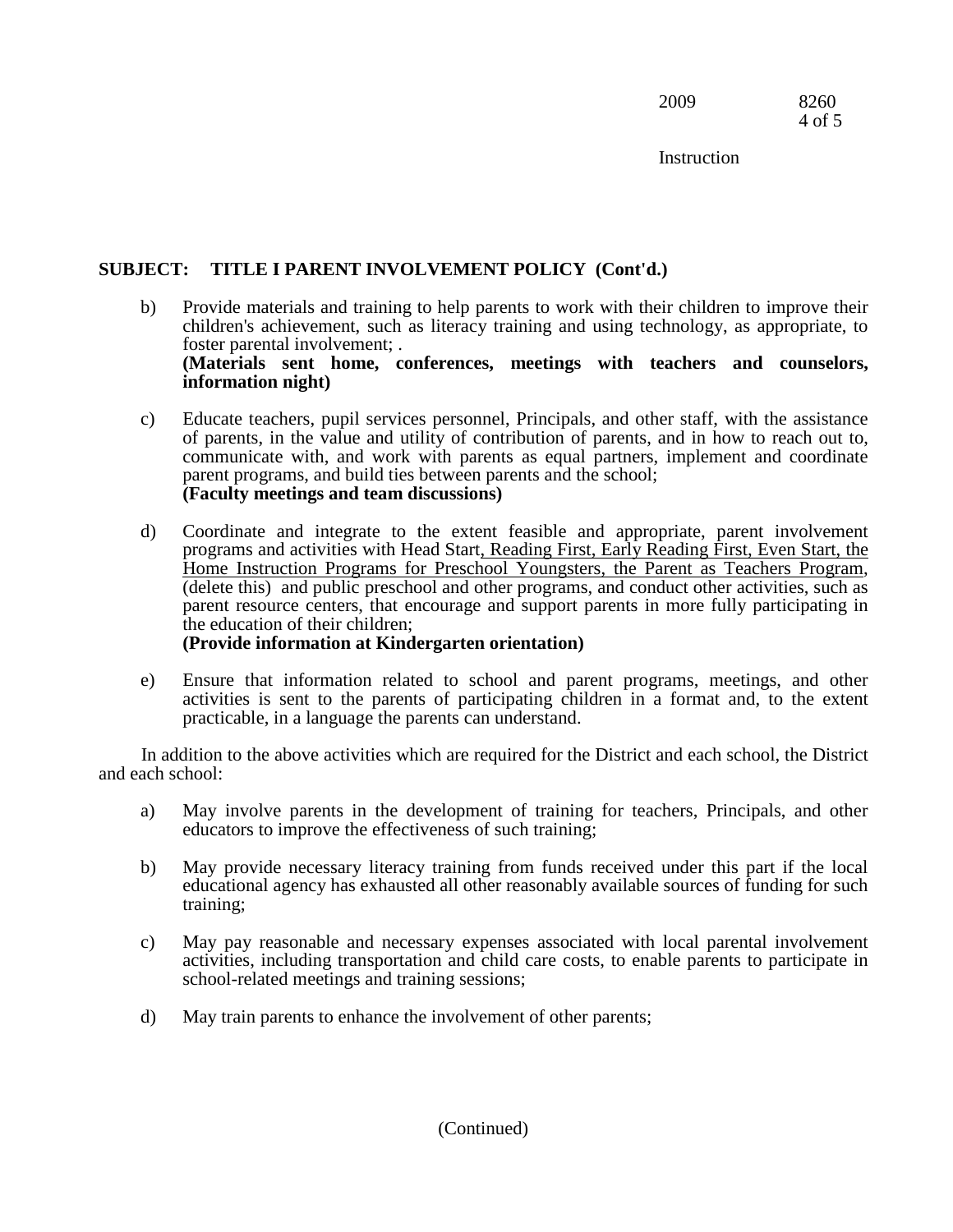2009 8260 5 of 5

#### **Instruction**

#### **SUBJECT: TITLE I PARENT INVOLVEMENT POLICY (Cont'd.)**

- e) May arrange school meetings at a variety of times, or conduct in-home conferences between teachers or other educators, who work directly with participating children, with parents who are unable to attend such conferences at school, in order to maximize parental involvement and participation;
- f) May adopt and implement model approaches to improving parental involvement;
- g) May establish a District-wide parent advisory council to provide advice on all matters related to parental involvement in programs supported under this section;
- h) May develop appropriate roles for community-based organizations and businesses in parent involvement activities; and
- i) Shall provide such other reasonable support for parental involvement activities under this section as parents may request.

In carrying out the parental involvement requirements, the District and schools, to the extent practicable, shall provide full opportunities for the participation of parents with limited English proficiency, parents with disabilities, and parents of migratory children, including providing information and school reports required under Section 6311 of the Elementary and Secondary Education Act in a format and, to the extent practicable, in a language such parents understand.

#### **Procedures for Filing Complaints/Appeals**

The District will disseminate free of charge to parents of children in Title I programs, and to appropriate private school officials or representatives, adequate information regarding the District's written complaint procedures for resolving issues of violation(s) of a Federal statute or regulation that applies to Title I, Part A programs.

#### **\*Comparability of Services**

The School District shall ensure equivalence among the schools in the District of the same grade span and levels of instruction with regard to teachers, administrators and auxiliary personnel as well as equivalence in the provision of curriculum materials and instructional supplies in Title I programs.

Title I of the Elementary and Secondary Education Act of 1965 (ESEA), as amended by the No Child Left Behind Act of 2001

20 United States Code (USC) Sections 6318 and 6321

34 Code of Federal Regulations (CFR) Parts 74-86 and 97-99, and 200

**\*Required Policy on Comparability of Services for Districts that have more than one school with the same grade span.**

**Adopted: June 23, 2012**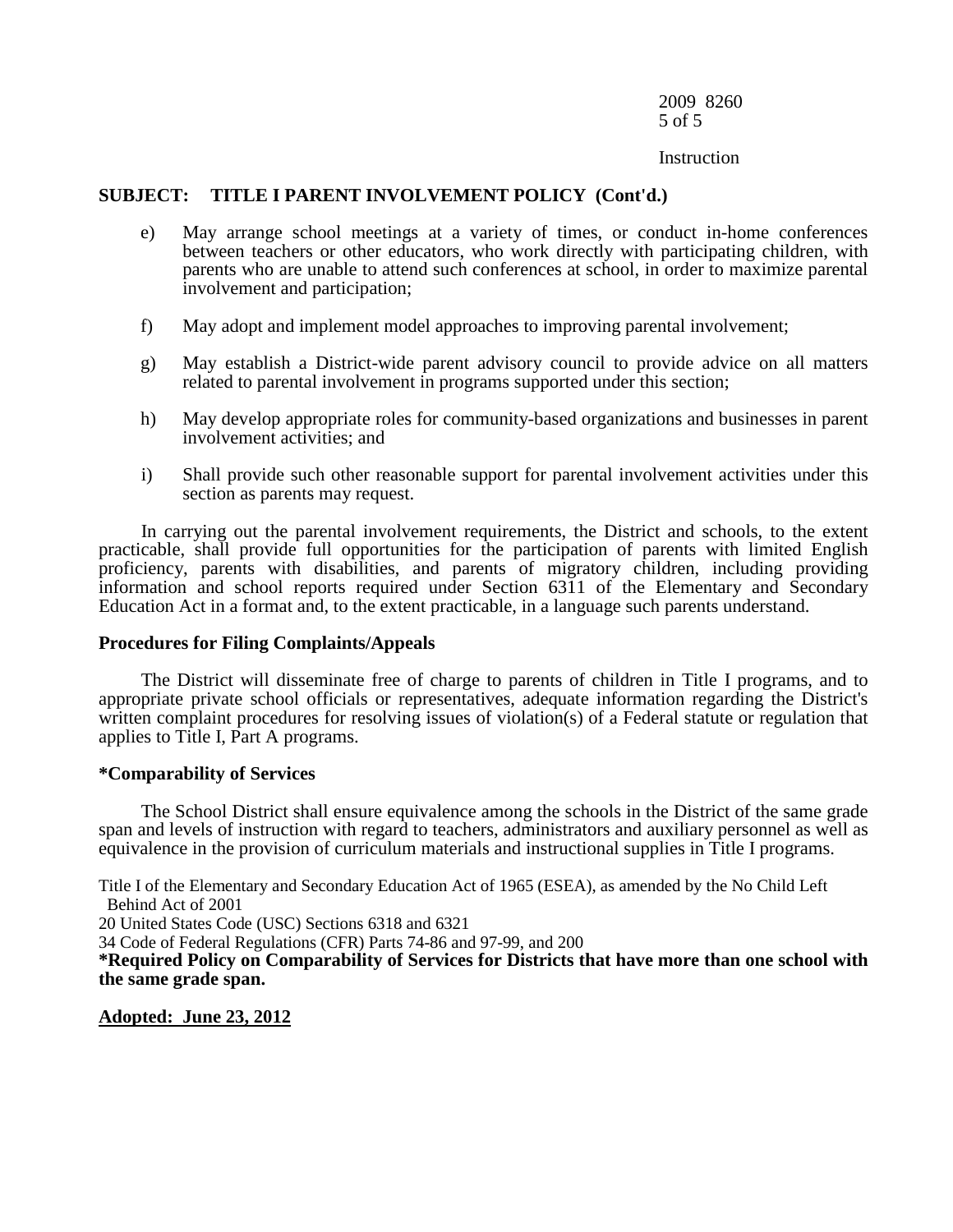2012 8271 1 of 3

**Instruction** 

## **SUBJECT: CHILDREN'S INTERNET PROTECTION ACT: INTERNET CONTENT FILTERING/SAFETY POLICY**

In compliance with the Children's Internet Protection Act (CIPA) and Regulations of the Federal Communications Commission (FCC), the District has adopted and will enforce this Internet safety policy that ensures the use of technology protection measures (i.e., filtering or blocking of access to certain material on the Internet) on all District computers with Internet access. Such technology protection measures apply to Internet access by both adults and minors with regard to visual depictions that are obscene, child pornography, or, with respect to the use of computers by minors, considered harmful to such students. Further, appropriate monitoring of online activities of minors, as determined by the building/program supervisor, will also be enforced to ensure the safety of students when accessing the Internet.

Further, the Board of Education's decision to utilize technology protection measures and other safety procedures for staff and students when accessing the Internet fosters the educational mission of the schools including the selection of appropriate teaching/instructional materials and activities to enhance the schools' programs; and to help ensure the safety of personnel and students while online.

However, no filtering technology can guarantee that staff and students will be prevented from accessing all inappropriate locations. Proper safety procedures, as deemed appropriate by the applicable administrator/program supervisor, will be provided to ensure compliance with the CIPA.

In addition to the use of technology protection measures, the monitoring of online activities and access by minors to inappropriate matter on the Internet and World Wide Web *may* include, but shall not be limited to, the following guidelines:

- a) Ensuring the presence of a teacher and/or other appropriate District personnel when students are accessing the Internet including, but not limited to, the supervision of minors when using electronic mail, chat rooms, and other forms of direct electronic communications. As determined by the appropriate building administrator, the use of e-mail and chat rooms may be blocked as deemed necessary to ensure the safety of such students;
- b) Monitoring logs of access in order to keep track of the web sites visited by students as a measure to restrict access to materials harmful to minors;
- c) In compliance with this Internet Safety Policy as well as the District's Acceptable Use Policy, unauthorized access (including so-called "hacking") and other unlawful activities by minors are prohibited by the District; and student violations of such policies may result in disciplinary action; and
- d) Appropriate supervision and notification to minors regarding the prohibition as to unauthorized disclosure, use and dissemination of personal information regarding such students.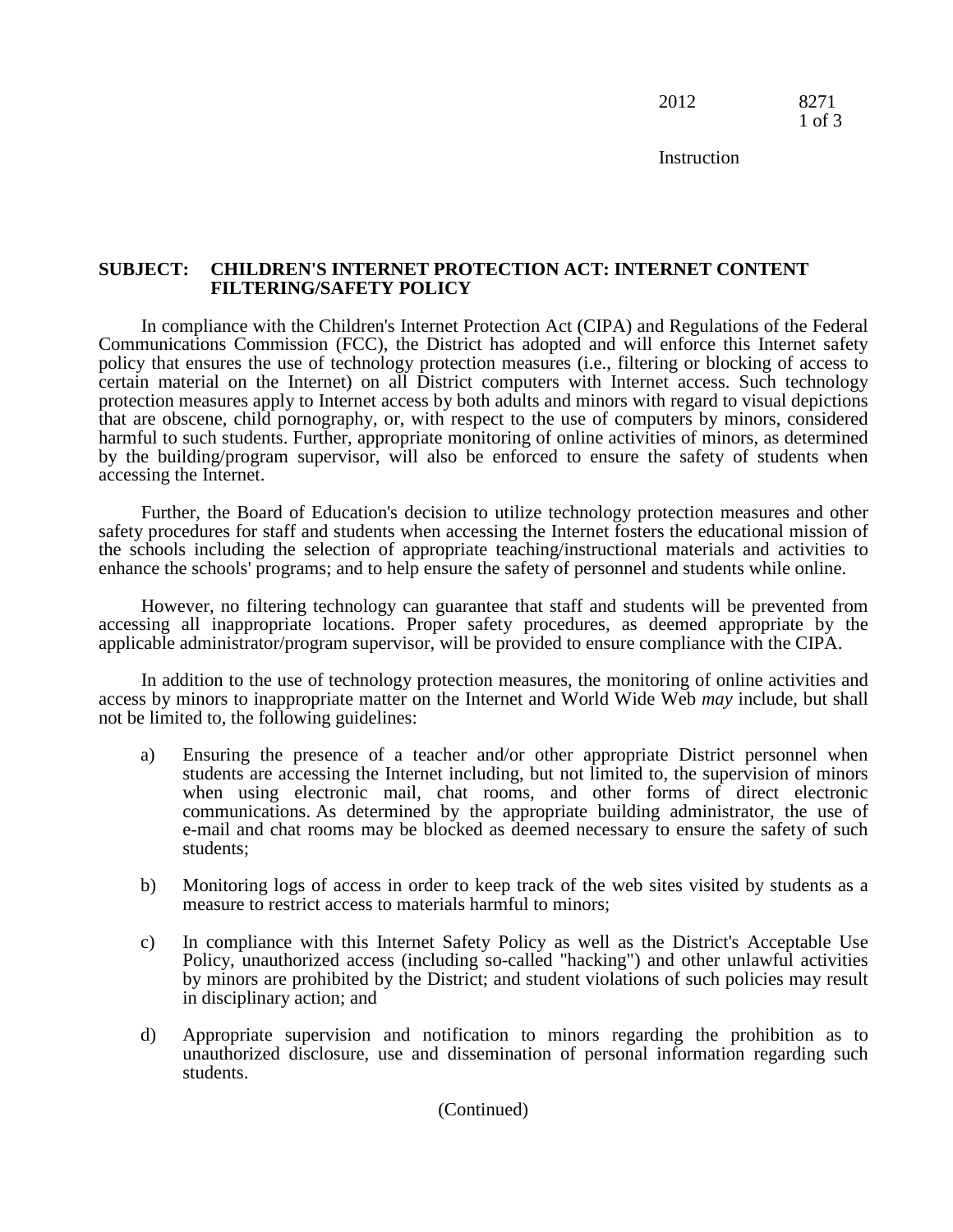2012 8271 2 of 3

**Instruction** 

## **SUBJECT: CHILDREN'S INTERNET PROTECTION ACT: INTERNET CONTENT FILTERING/SAFETY POLICY (Cont'd.)**

The determination of what is "inappropriate" for minors shall be determined by the District and/or designated school official(s). It is acknowledged that the determination of such "inappropriate" material may vary depending upon the circumstances of the situation and the age of the students involved in online research.

The terms "minor," "child pornography," "harmful to minors," "obscene," "technology protection measure," "sexual act," and "sexual contact" will be as defined in accordance with CIPA and other applicable laws/regulations as may be appropriate and implemented pursuant to the District's educational mission.

Under certain specified circumstances, the blocking or filtering technology measure(s) may be disabled for adults engaged in bona fide research or other lawful purposes. The power to disable can only be exercised by an administrator, supervisor, or other person authorized by the School District.

The School District shall provide certification, pursuant to the requirements of CIPA, to document the District's adoption and enforcement of its Internet Safety Policy, including the operation and enforcement of technology protection measures (i.e., blocking/filtering of access to certain material on the Internet) for all School District computers with Internet access.

#### **Cyberbullying**

As with other forms of bullying, cyberbullying is an attempt to display power and control over someone perceived as weaker. Cyberbullying involving District students may occur both on campus and off school grounds and may involve student use of the District Internet system or student use of electronic devices while at school, such as cell phones, digital cameras, and personal computers to engage in bullying.

Cyberbullying includes, but is not limited to, the following misuses of technology: harassing, teasing, intimidating, threatening, or terrorizing another student or staff member by way of any technological tool, such as sending or posting inappropriate or derogatory e-mail messages, instant messages, text messages, digital pictures or images, or Web site postings (including blogs).

Cyberbullying has the effect of:

- a) Physically, emotionally or mentally harming a student;
- b) Placing a student in reasonable fear of physical, emotional or mental harm;
- c) Placing a student in reasonable fear of damage to or loss of personal property; and
- d) Creating an intimidating or hostile environment that substantially interferes with a student's educational opportunities.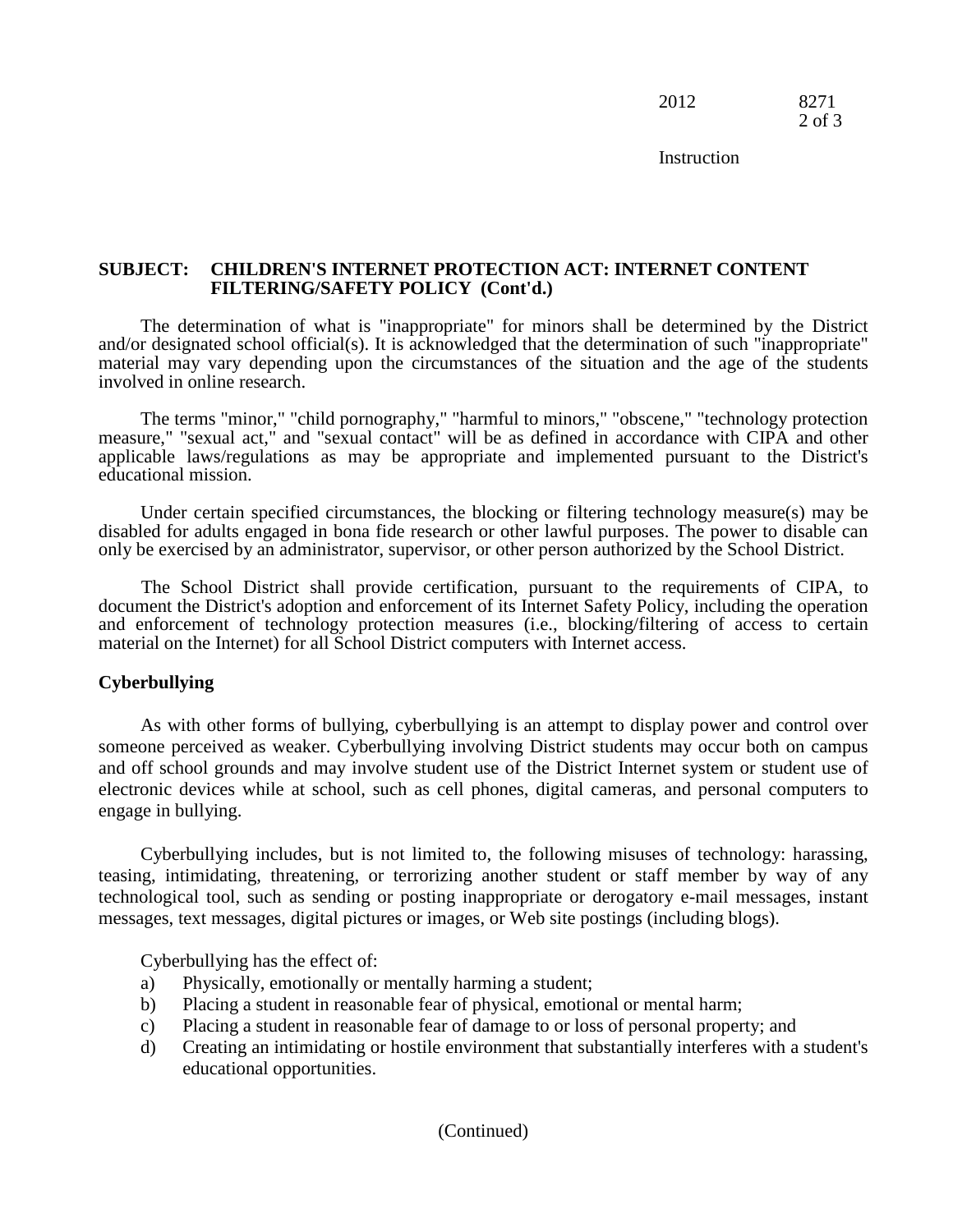2012 8271 3 of 3

**Instruction** 

## **SUBJECT: CHILDREN'S INTERNET PROTECTION ACT: INTERNET CONTENT FILTERING/SAFETY POLICY (Cont'd.)**

Also, cyberbullying that occurs off-campus, which endangers the health and safety of students or staff within the school or can be reasonably forecast to cause a material or substantial disruption to the educational process, is prohibited. Such conduct could also be subject to appropriate disciplinary action in accordance with the *District Code of Conduct* and possible referral to local law enforcement authorities.

#### **Internet Safety Instruction**

In accordance with New York State Education Law, the School District may provide, to students in grades K through 12, instruction designed to promote the proper and safe use of the internet. The Commissioner shall provide technical assistance to assist in the development of curricula for such course of study which shall be age appropriate and developed according to the needs and abilities of students at successive grade levels in order to provide awareness, skills, information and support to aid in the safe usage of the internet.

#### **Notification/Authorization**

The District's Acceptable Use Policy and accompanying Regulations will be disseminated to parents and students in order to provide notice of the school's requirements, expectations, and student's obligations when accessing the Internet.

Student access to the District's computer system will automatically be provided unless the parent has submitted written notification to the District that such access not be permitted. Procedures will be established to define the process by which parents may submit a written request to deny or rescind student use of District computers.

The District has provided reasonable public notice and has held at least one (1) public hearing or meeting to address the proposed Internet Content Filtering/Safety Policy prior to Board adoption. Furthermore, appropriate actions will be taken to ensure the ready availability to the public of the District's Internet Content Filtering/Safety Policy, as well as any other District policies relating to the use of technology.

47 United States Code (USC) Sections 254(h) and 254(l)

47 Code of Federal Regulations (CFR) Part 54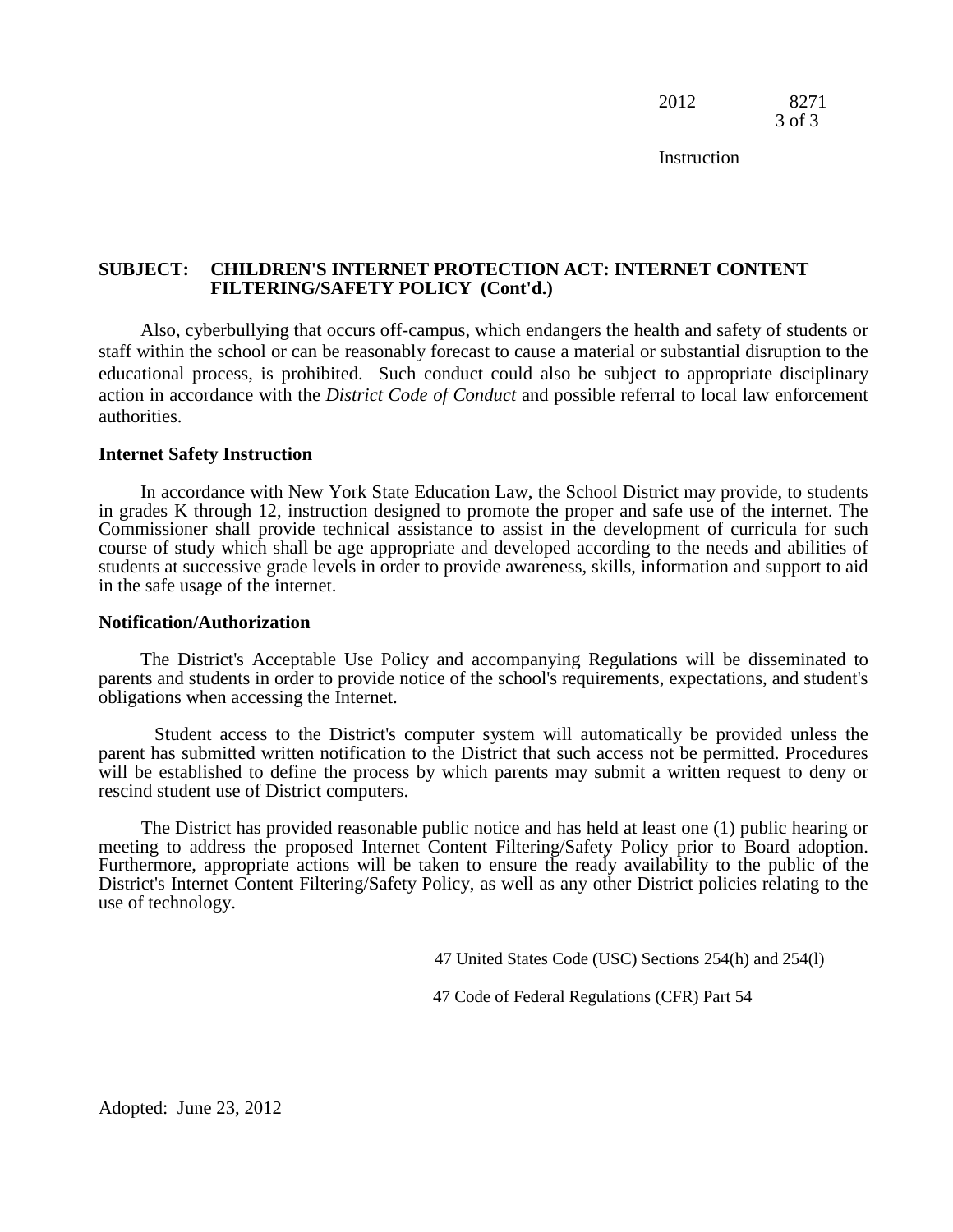2009 8280 1 of 2

**Instruction** 

## **SUBJECT: INSTRUCTION FOR ENGLISH LANGUAGE LEARNERS OR STUDENTS WITH LIMITED ENGLISH PROFICIENCY**

The Board of Education recognizes its responsibility to ensure that students of foreign birth or ancestry, who have limited English proficiency, are provided with an appropriate program of bilingual transitional education or a free-standing program of instruction composed of English as a Second Language (ESL) component. Regulations and procedures shall be developed pursuant to the Regulations of the Commissioner to:

- a) Identify those students who are English language learners or who have limited English proficiency by means of a diagnostic screening of new entrants and provide a program of bilingual education or English as a Second Language for eligible students. A plan shall be developed to meet the educational needs of each student and proficiency will be measured annually by a language assessment instrument in order to determine further participation by a student. The plan will include assessment of each student's performance in content areas to measure the student's academic progress. State mandated tests may be offered in a student's native language.
- b) Ensure that such students have access to appropriate instructional and support services, including guidance programs pursuant to Commissioner's Regulations and the opportunity to participate in District educational programs, including all existing extracurricular programs and activities, which are available to all other students enrolled in the public schools of the District.

The instructional programs and services available to limited English proficient pupils to help them acquire English proficiency may include, pursuant to Commissioner's Regulations, bilingual education programs, free-standing English as a second language programs, appropriate support services, transitional services, in-service training and parental notification.

No pupil shall be served in a bilingual or English as a second language program pursuant to Commissioner's Regulations for a period in excess of three (3) years from the date of enrollment in school unless such period is extended by the Commissioner of Education with respect to an individual pupil for a period not to exceed six (6) years.

A student whose score on an English language assessment instrument as specified in Section 154.2(a) of the Commissioner's Regulations is a result of a disability shall be provided special education programs and services in accordance with the individualized education program (IEP) developed for such student and shall also be eligible for services pursuant to Part 154 of the Commissioner's Regulations when these services are recommended in the IEP.

The parent/guardian of a student identified as an English language learner or as limited English proficient shall be informed in his/her native language, if necessary, of the student's identification for and/or participation in an English language learner instructional program.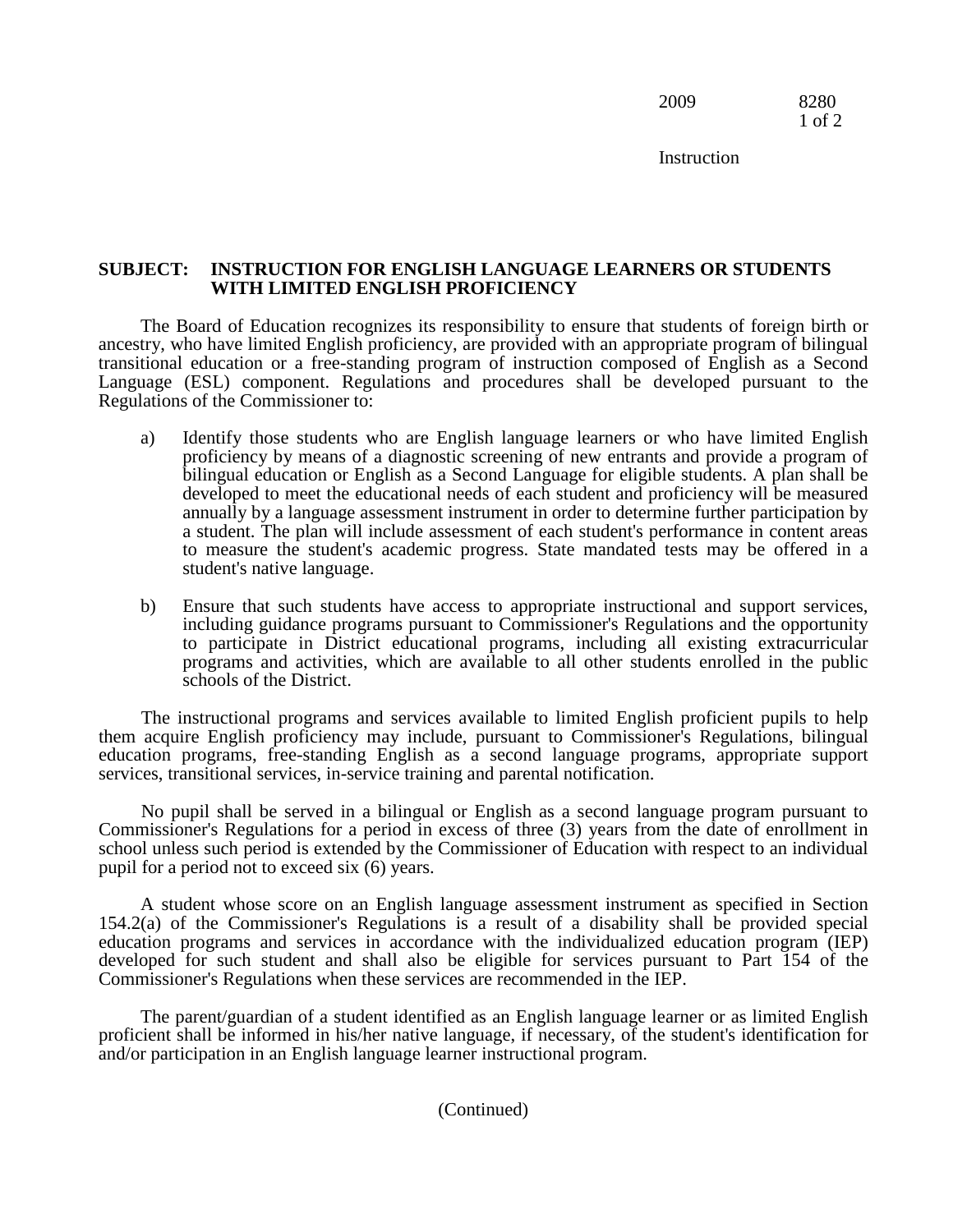2009 8280 2 of 2

**Instruction** 

## **SUBJECT: INSTRUCTION FOR ENGLISH LANGUAGE LEARNERS OR STUDENTS WITH LIMITED ENGLISH PROFICIENCY (Cont'd.)**

The Superintendent shall ensure that all data required by the Commissioner's Regulations is submitted to the State Education Department in a timely manner.

> Title I of the Elementary and Secondary Education Act of 1965, as amended by the No Child Left Behind Act of 2001, Sections 1112(g) and 3302(a) Education Law Sections 207, 215, 2117, 3204(2)(2-a), 3602, and 3713 8 New York Code of Rules and Regulations (NYCRR) Section 100.2(g) and Parts 117 and 154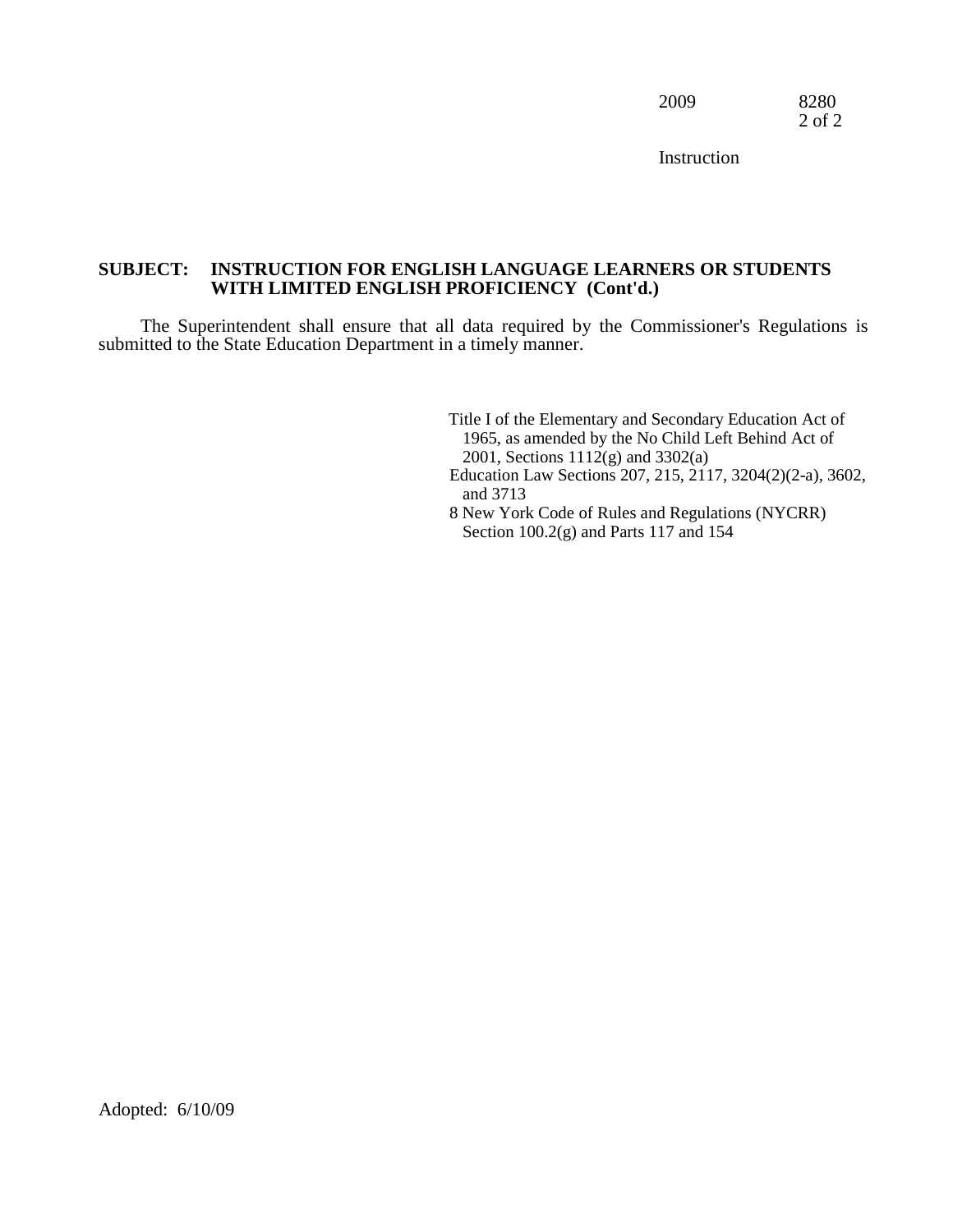**Instruction** 

# **SUBJECT: SELECTION OF LIBRARY AND AUDIOVISUAL MATERIALS**

The Board of Education agrees that the responsibility of the school library is:

- a) To provide materials that will enrich and support the curriculum, taking into consideration the varied interests, abilities and maturity levels of the students served.
- b) To provide materials that will stimulate growth in factual knowledge, literary appreciation, aesthetic values and ethical standards.
- c) To provide a background of information that will enable students to make intelligent judgments in their daily lives.
- d) To provide materials on opposing sides of controversial issues so that young citizens may develop, under guidance, the practice of critical reading and thinking.
- e) To provide materials representative of the many religious, ethnic, and cultural groups and their contribution to our American heritage.
- f) To place principle above personal opinion and reason above prejudice in the selection of materials of the highest quality in order to assure a comprehensive collection appropriate for the users of the library.

In interpreting these principles, the following will apply:

- a) Broad and varied collections will be developed systematically by the librarian and the audiovisual specialist, based on recommendations of the professional staff and suggestions of students and parents. Final approval will be made by the Building Principal.
- b) Qualitative standards of selection involving factual accuracy, authoritativeness, artistic quality and appeal will be applied by librarians and audiovisual specialists before purchases are made.
- c) Materials will not be excluded because of the race, nationality, political opinions or religious views of the author.
- d) Materials will be continuously re-evaluated in relation to changing curriculum and instructional needs. Worn out, out-dated materials will be discarded.

8 New York Code of Rules and Regulations (NYCRR) Section 21.4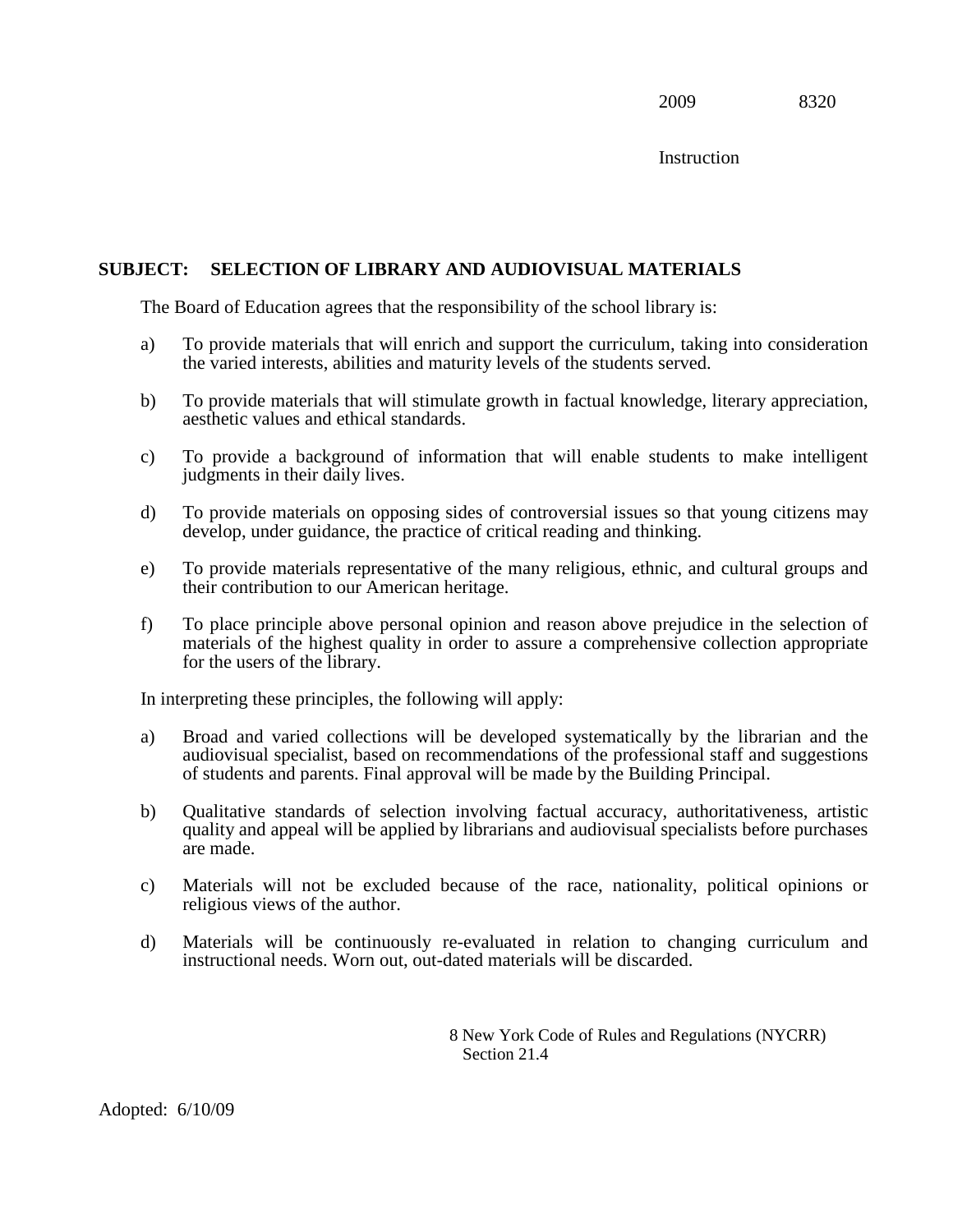**Instruction** 

## **SUBJECT: OBJECTION TO INSTRUCTIONAL MATERIALS**

Any criticism of instructional materials that are in the schools should be submitted in writing to the Superintendent. The Board of Education will be informed. A committee, including the librarian and Building Principal, will be designated by the Superintendent to investigate and judge the challenged material according to the principles and qualitative standards stated in Policy #8320 -- Selection of Library and Audiovisual Materials.

#### **Curriculum Areas In Conflict With Religious Beliefs**

In accordance with applicable law and regulation, a student may be excused from the study of specific materials relating to health and hygiene if these materials are in conflict with the religion of his/her parents/guardians. Alternatives may be provided that are of comparable instructional value.

> Education Law Section 3204(5) 8 New York Code of Rules and Regulations (NYCRR) Section 135.3

NOTE: Refer also to Policies #8320 -- Selection of Library and Audiovisual Materials #8360 -- Religious Expression in the Instructional Program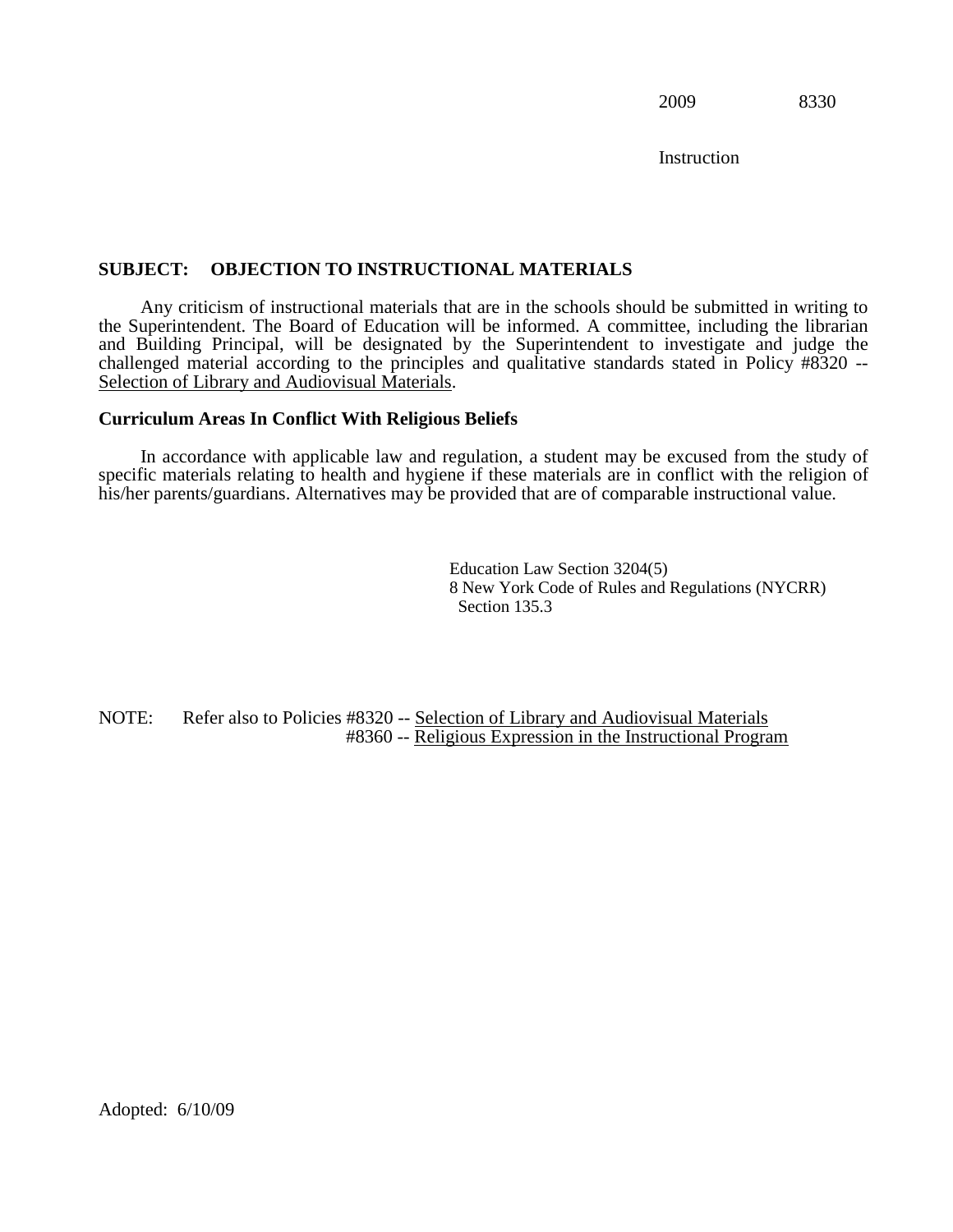**Instruction** 

## **SUBJECT: CONTROVERSIAL ISSUES**

Controversial issues may be studied as part of the curriculum and teachers shall present these issues in their classrooms in an impartial and objective manner.

Teachers wishing to call upon outside speakers in the presentation of controversial issues are required to obtain the approval of the Principal who shall keep in mind the obligation for presenting opposing views as well, and who shall inform the Superintendent prior to the presentation.

It is recognized that parents and citizens of the community have a right to protest to the school administration when convinced that unfair and biased presentations are being made by the teacher. In considering such protests, the Superintendent of Schools shall provide for a hearing so that both parties may fairly express their views. If requested, the Superintendent's decision may be appealed to the Board of Education.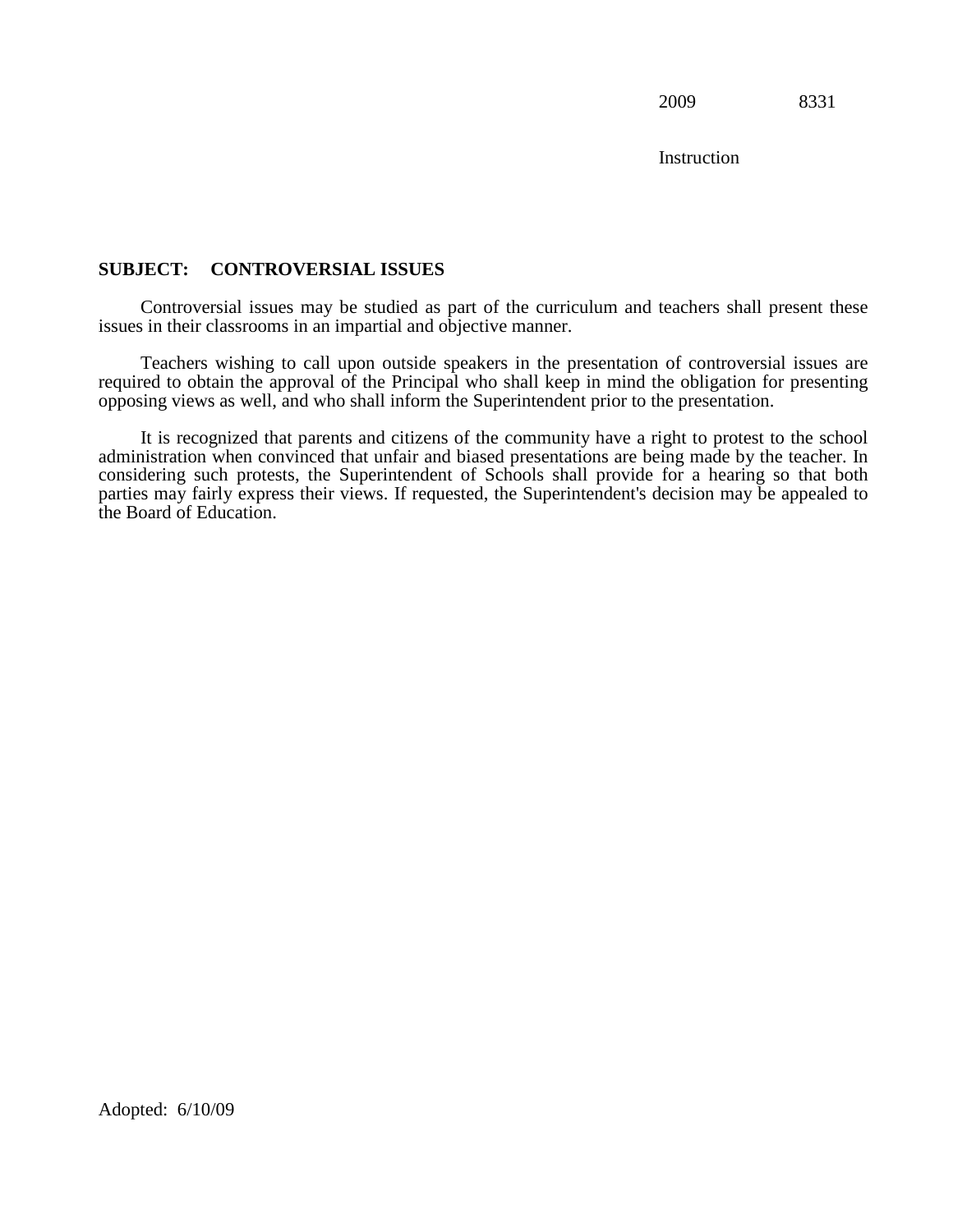**Instruction** 

## **SUBJECT: TEXTBOOKS/WORKBOOKS**

The term "textbook" shall refer to a book supplied to a student for a fixed period of time for his/her personal use and basic to the study of a subject.

The Board of Education shall make provision for funds to be budgeted for the purchase of textbooks and related instructional materials.

Upon the recommendation of the Superintendent of Schools, the Board of Education shall designate the textbooks to be used. Textbooks, once designated, cannot be superseded within a period of five (5) years except by a three-fourths (3/4) vote of the Board.

Students will be required to pay for lost books or for excessive damage to books.

#### **Textbooks for Resident Students Attending Private Schools**

Resident students attending private schools will be supplied non-sectarian textbooks in accordance with the requirements of Education Law.

#### **Workbooks**

The Board of Education shall approve the expenditure of funds for the purchase of workbooks and manuals.

The term "workbook" shall refer to the type of book that provides spaces to write in and is consumed each year. It is usually paper-covered and designed to be used in connection with a textbook.

Education Law Article 15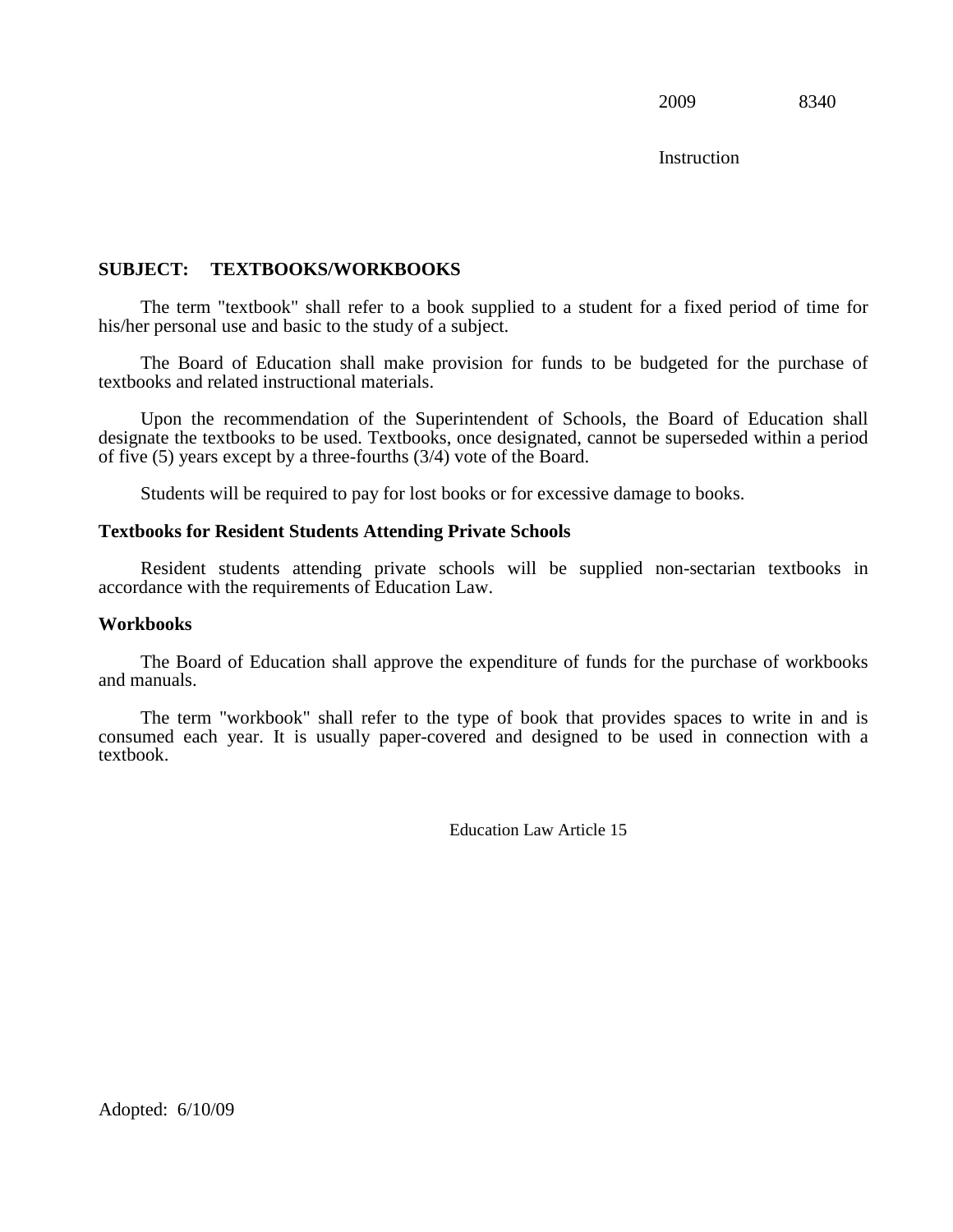2009 8360 1 of 2

**Instruction** 

## **SUBJECT: RELIGIOUS EXPRESSION IN THE INSTRUCTIONAL PROGRAM**

The Board of Education acknowledges the importance of religion to the understanding of society and the richness of the human experience. In approaching the teaching about religion in the school, the District will be guided by three concepts when making decisions about the appropriateness of activities for inclusion in the school program: the activity should have a secular purpose; the activity should neither advance nor inhibit religion; and the activity must not foster an excessive entanglement of "government" with religion.

Nurturing the development of knowledge and respect for the rights of all cultural and religious groups is a continuing goal of the School District. Students, faculty and administration are reminded of the pluralism of religious beliefs and are urged to be conscious of and respect the sensitivity of others.

Opportunities to learn about cultural and religious traditions should be provided within the framework of the curriculum. Information about religious and cultural holidays and traditions focusing on how and when they are celebrated, their origins and histories should be part of this instruction. This educational opportunity should be handled with great care, sensitivity and respect for the feelings and beliefs of individuals.

An environment should be created and encouraged where students of various ethnic backgrounds feel comfortable in sharing comments about their religious and cultural traditions. No student should be singled out to share or participate in such discussions solely on the basis of that student's identification with the cultural/religious heritage being addressed. A student's preference not to share or participate in such discussions should be honored and respected without penalty.

#### **School Activities Related to Religious Holidays or Themes**

School activities related to the teaching about religious holidays or themes must be consistent with, representative of, and congruent with the District's curriculum.

In planning school activities related to the teaching about religious holidays or themes, special effort must be made to ensure that the activity is not devotional and that students of all faiths can join without feeling they are betraying their own beliefs.

In planning school activities related to the teaching about religious holidays or themes, age appropriate activities are encouraged within the framework of the curriculum. Teaching about religious and cultural holidays may include such special activities as parties and special foods, if they reinforce educational goals.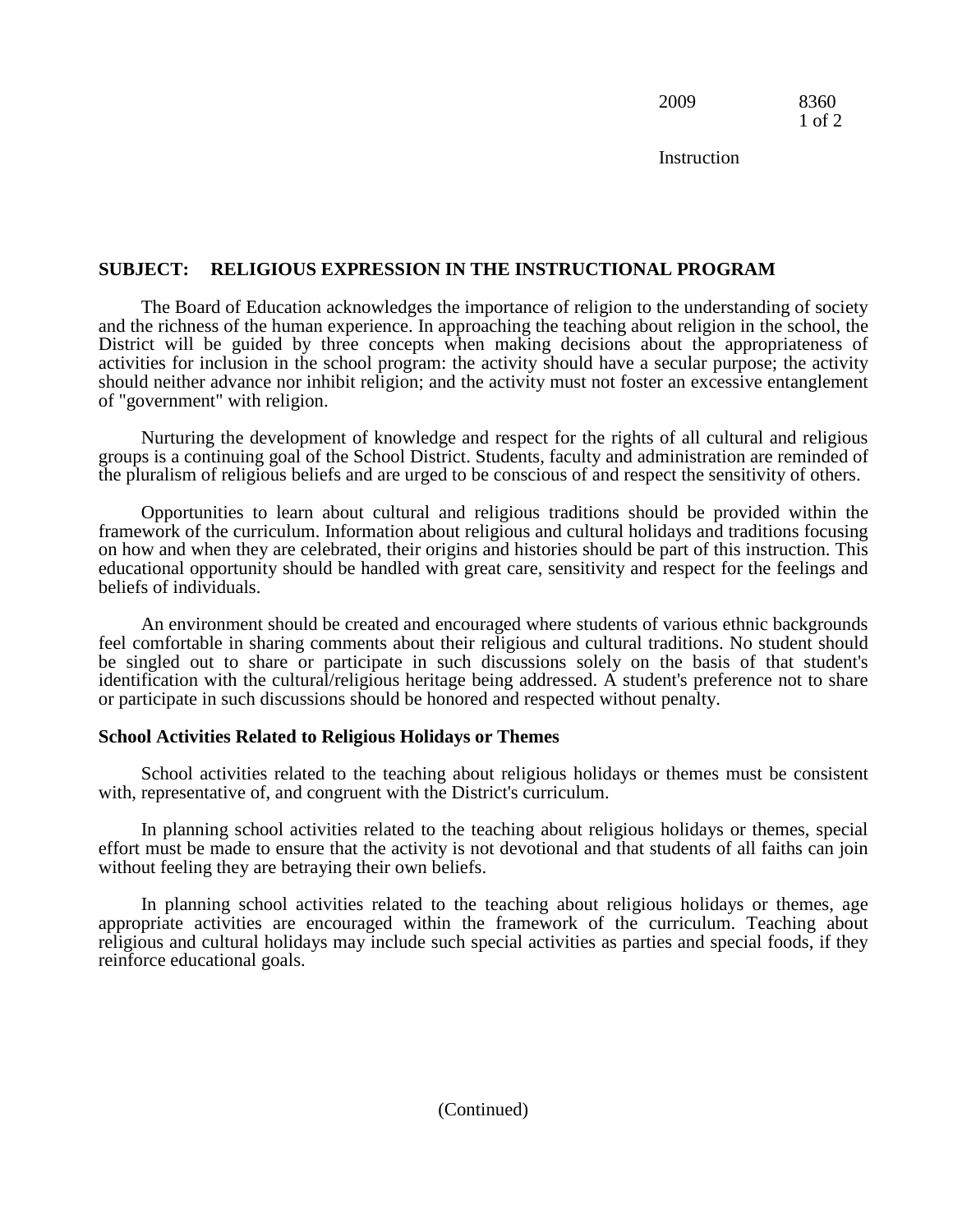2009 8360 2 of 2

**Instruction** 

#### **SUBJECT: RELIGIOUS EXPRESSION IN THE INSTRUCTIONAL PROGRAM (Cont'd.)**

#### **Symbols in the Schools**

The purpose of using religious symbols should be to teach about religious concepts and traditions, and to convey historical or cultural content, not to promote or celebrate religious concepts, events or holidays.

#### **Music in the Schools**

The purpose of using religious music should be to teach musical concepts, to convey historical and cultural content, or to create aesthetic experiences in a setting which emphasizes artistic expression and educational value, not to promote or to celebrate a religious faith.

#### **Curriculum Areas in Conflict with Religious Beliefs**

Students shall be given the option to be excused from participating in those parts of an activity, program, or area of instruction involving a religious theme which conflicts with their own religious beliefs or that of their parents/guardians in accordance with applicable law and regulations. Alternatives may be provided that are of comparable instructional value.

#### **Implementation**

Administrative regulations will be developed to implement the terms of this policy. Further, the District shall vigorously publicize and disseminate this policy and accompanying regulations in order to ensure community, faculty, student, and parental/guardian awareness.

> United States Constitution, First Amendment Elementary and Secondary Education Act, as amended by the No Child Left Behind Act of 2001, Section 9524 Equal Access Act, 20 United States Code (USC) Sections 4071-4074 Education Law Sections 1609(9), 1609(10), 1709(1), 1709(3), 3204(5) and 3210 8 New York Code of Rules and Regulations (NYCRR) Sections 16.2 and 109.2

NOTE: Refer also to Policies #8330 -- Objection to Instructional Materials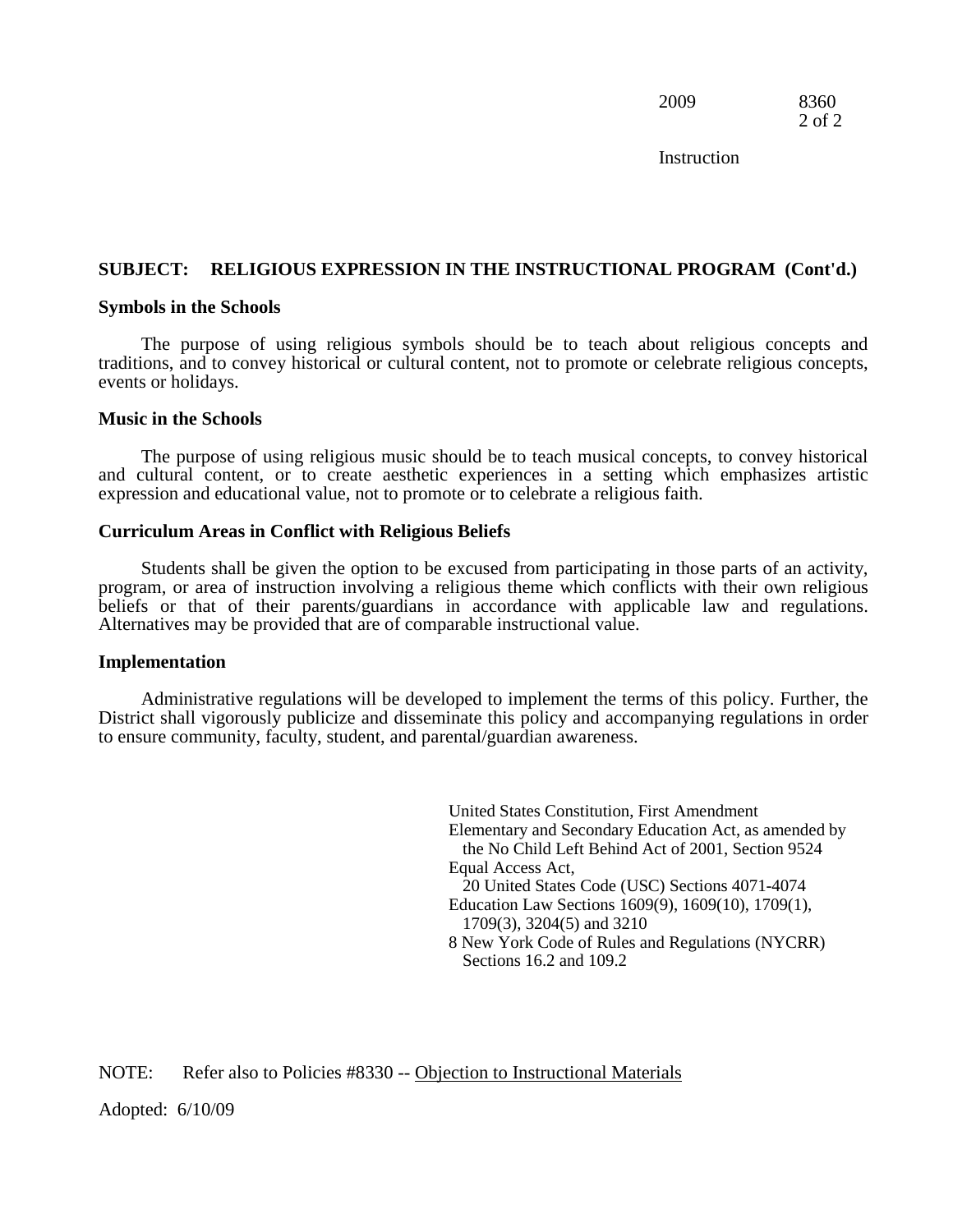Instruction

# **SUBJECT: SCHOOL CALENDAR AND SCHOOL DAY**

## **School Calendar**

The Superintendent shall be responsible for the preparation of a school calendar to be presented to the Board for adoption.

## **School Day**

The school day shall be set by the Superintendent with approval of the Board.

Education Law Sections 3204(4) and 3604(7)(8) 8 New York Code of Rules and Regulations (NYCRR) Section 175.5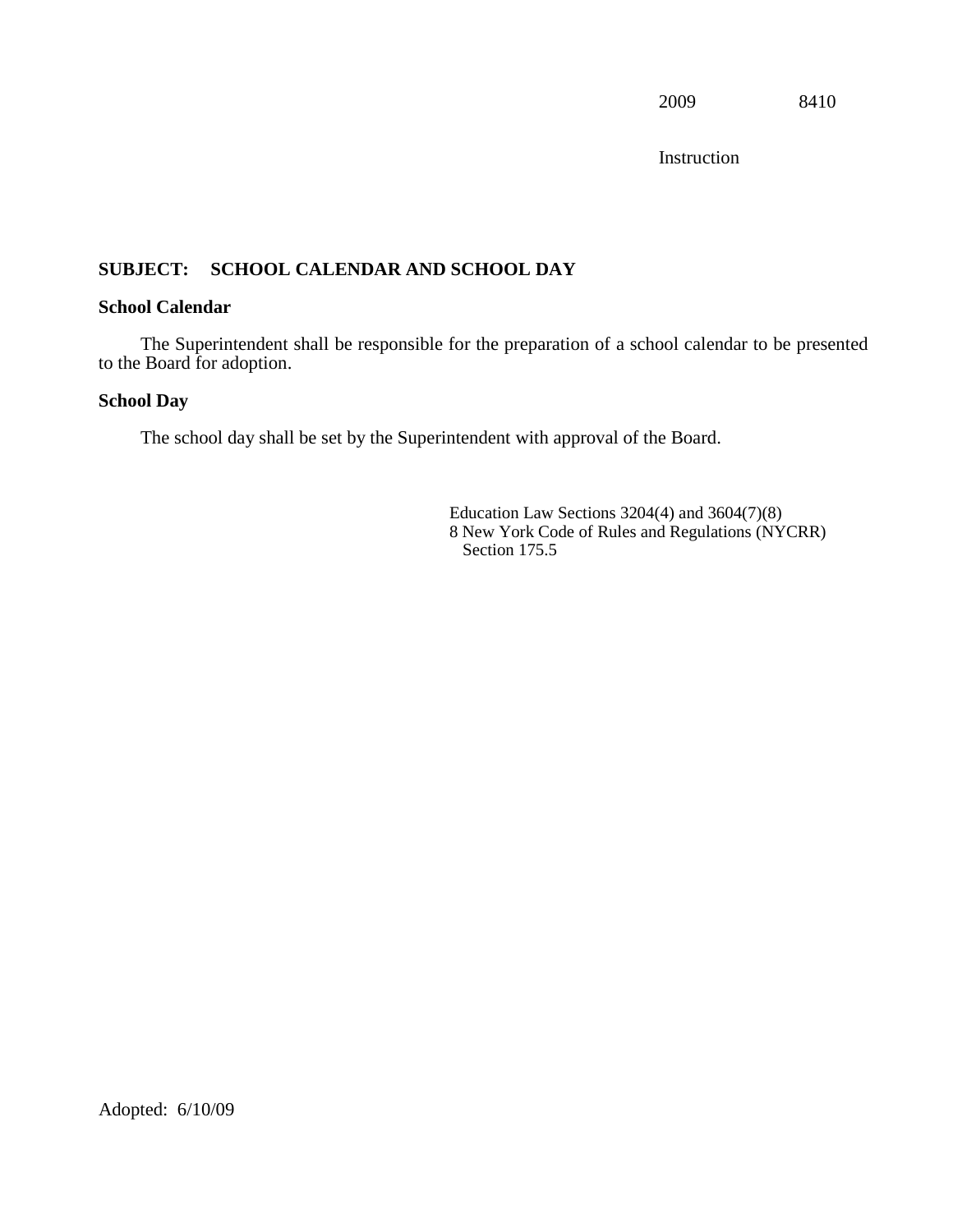Instruction

# **SUBJECT: OPENING EXERCISES**

The Board directs the administration to include the Pledge of Allegiance as part of the opening exercises in all the schools. Under certain circumstances, such as religious conviction, individuals may be excused from this requirement as a protection of their Constitutional rights.

> Education Law Section 802 8 New York Code of Rules and Regulations (NYCRR) Section 108.5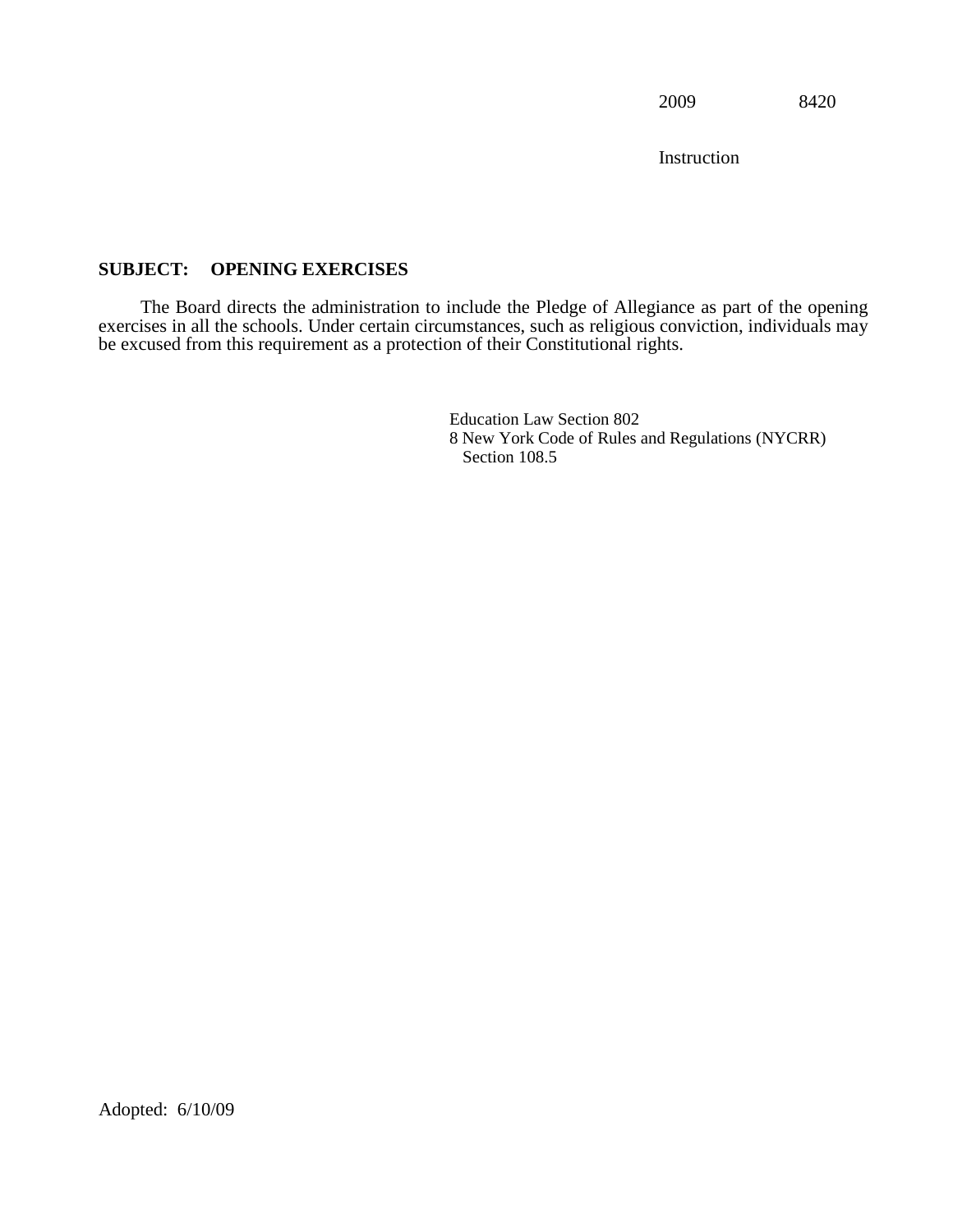Instruction

## **SUBJECT: FIELD TRIPS**

The Otselic Valley Board of Education recognizes the need to provide off-campus experiences that will enhance the educational program of the School System.

Factors relevant in consideration or approval of such field trips may include the relationship to the curriculum, the distance of the trip, availability of transportation, the cost involved, weather conditions, an orange alert level and full utilization of transportation. Trips would be subject to review by the Building Principal. Class parents may assist as chaperones. All permission slips must be signed and returned at least two days prior to the trip. For every ten students, one chaperone is required. Only travel within the borders of the 48 contiguous states will be allowed.

The Superintendent shall prepare procedures for the operation of a field trip activity. Field trip support shall be determined annually by the Board during its budget deliberations. Regardless of the fiscal support for field trips, the rules of the School District for approval and conduct of such trips shall apply.

The Superintendent/designee may cancel previously approved field trips due to extenuating circumstances.

#### **Overnight Travel**

The Superintendent of Schools should approve trips in excess of one day involving overnight travel prior to making any commitments or arrangements. Request for overnight trips should be made at least three months in advance of the planned event.

NOTE: Refer also to Policies #3410 -- Code of Conduct on School Property #5730 -- Transportation of Students #7310 -- School Conduct and Discipline *District Code of Conduct on School Property*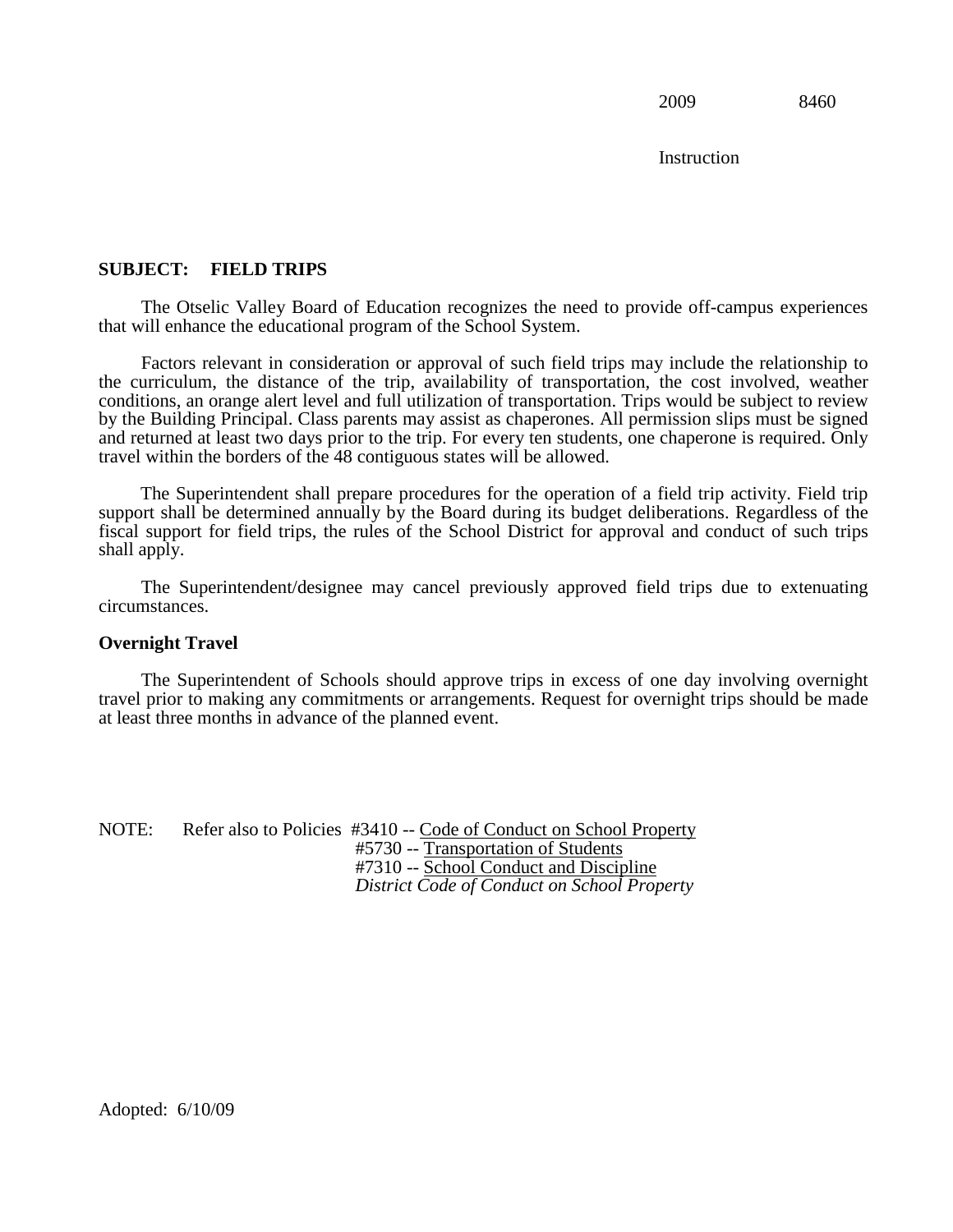2009 8470 1 of 2

**Instruction** 

## **SUBJECT: HOME INSTRUCTION (HOME SCHOOLING)**

From time to time, parents will choose to instruct their children at home. The School District will attempt to cooperate with parents who wish to provide home schooling for their children realizing that the child who is educated at home should receive an education in a manner consistent with an educational plan and at least substantially equivalent to that given to students of like age and attainments in the local public schools. The required subjects should be taught in a competent, systematic, and sequential manner, specifically in relation to the required courses as enumerated in Commissioner's Regulation Section 100.10.

## **Provision of Services to Home-Instructed Students**

- a) They are not awarded a high school diploma. A high school diploma may only be awarded to a student enrolled in a registered secondary school who has completed all program requirements set by the Board of Regents, the school or the District.
- b) They are *not* eligible to participate in interscholastic sports. Commissioner's Regulations mandate that only students enrolled in the public school are allowed to participate in interscholastic sports. Further, the District *does not* permit home-instructed students to participate in any extracurricular activities.

The District *shall not* provide textbooks and other materials to home-instructed students.

- c) The School District is *not required* to furnish health services.
- d) The District *is not responsible* for providing remedial programs.
- e) The District is *not permitted* to provide Occupational and Vocational Education programs (career and technical education) nor programs for the Gifted to home-instructed students.
- f) Special Education Services

Home-instructed students *may not participate* in the instructional program of the School District except for special education programs and services the District is required to offer.

The District *shall offer* a home-instructed student with disabilities the special education services as addressed in the approved Individualized Education Program (IEP) by the Committee on Special Education. *However, there is no requirement that such services be provided in the student's home.* Further, the District shall conduct a census and register of students with disabilities who reside in the District in accordance with Education Law and Commissioner's Regulations.

g) Students instructed at home shall not be allowed to use school facilities, except as provided for community organizations in Policy #3280 -- Public Use of School Facilities.